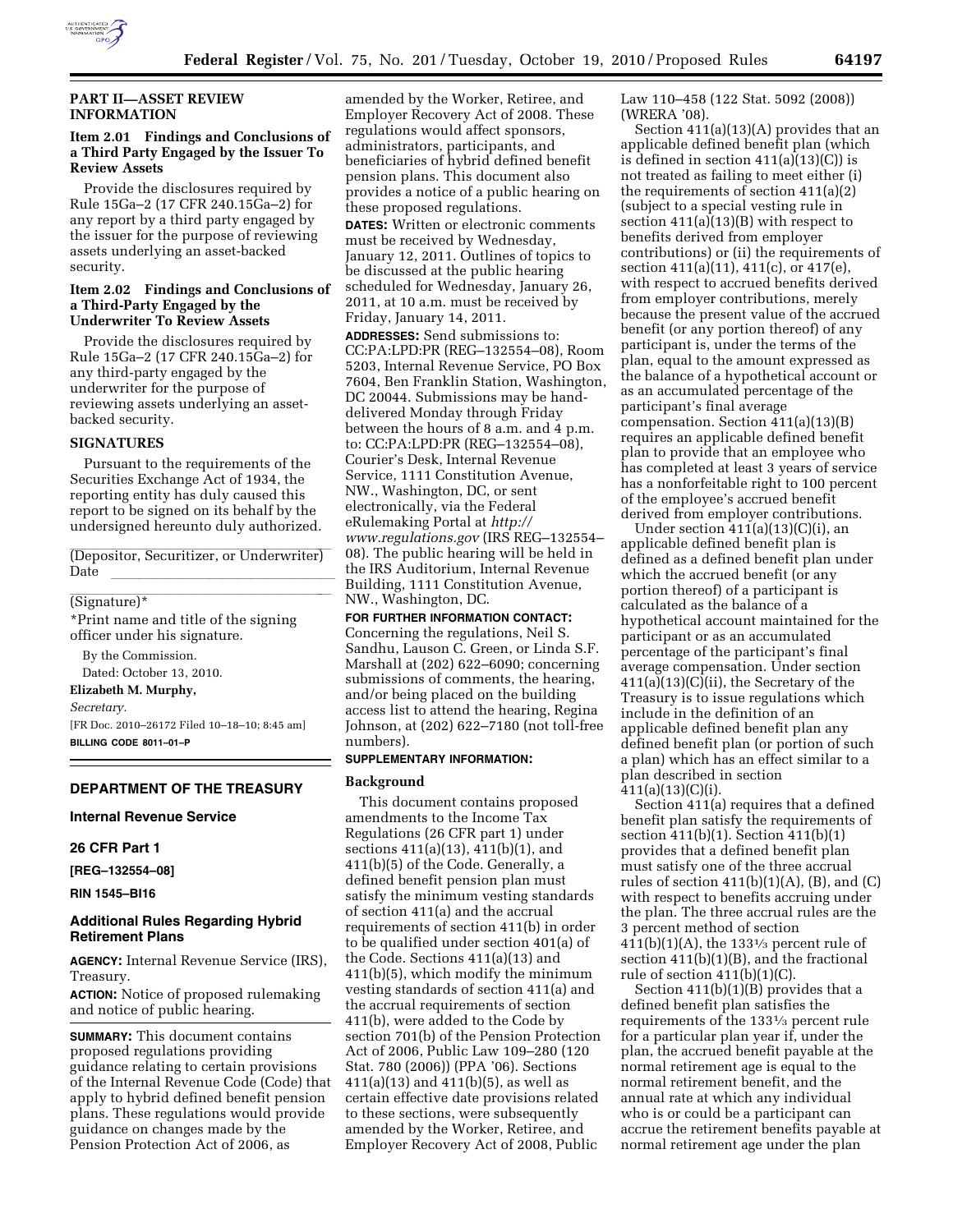for any later plan year is not more than 1331⁄3 percent of the annual rate at which the individual can accrue benefits for any plan year beginning on or after such particular plan year and before such later plan year.

For purposes of applying the 1331⁄3 percent rule, section  $411(b)(1)(B)(i)$ provides that any amendment to the plan which is in effect for the current year is treated as in effect for all other plan years. Section 411(b)(1)(B)(ii) provides that any change in an accrual rate which does not apply to any individual who is or could be a participant in the current plan year is disregarded. Section 411(b)(1)(B)(iii) provides that the fact that benefits under the plan may be payable to certain participants before normal retirement age is disregarded. Section 411(b)(1)(B)(iv) provides that social security benefits and all other relevant factors used to compute benefits are treated as remaining constant as of the current plan year for all years after the current year.

Section  $411(b)(1)(H)(i)$  provides that a defined benefit plan fails to comply with section 411(b) if, under the plan, an employee's benefit accrual is ceased, or the rate of an employee's benefit accrual is reduced, because of the attainment of any age. Section 411(b)(5), which was added to the Code by section 701(b)(1) of PPA '06, provides additional rules related to section 411(b)(1)(H)(i). Section 411(b)(5)(A) generally provides that a plan is not treated as failing to meet the requirements of section  $411(b)(1)(H)(i)$  if a participant's accrued benefit, as determined as of any date under the terms of the plan, would be equal to or greater than that of any similarly situated, younger individual who is or could be a participant. For this purpose, section  $411(b)(5)(A)(iv)$  provides that the accrued benefit may, under the terms of the plan, be expressed as an annuity payable at normal retirement age, the balance of a hypothetical account, or the current value of the accumulated percentage of the employee's final average compensation. Section 411(b)(5)(G) provides that, for purposes of section 411(b)(5), any reference to the accrued benefit of a participant refers to the participant's benefit accrued to date.

Section 411(b)(5)(B) imposes certain requirements on an applicable defined benefit plan in order for the plan to satisfy section 411(b)(1)(H). Section 411(b)(5)(B)(i) provides that such a plan is treated as failing to meet the requirements of section 411(b)(1)(H) if the terms of the plan provide for an interest credit (or an equivalent amount)

for any plan year at a rate that is greater than a market rate of return. Under section  $411(b)(5)(B)(i)(I)$ , a plan is not treated as having an above-market rate merely because the plan provides for a reasonable minimum guaranteed rate of return or for a rate of return that is equal to the greater of a fixed or variable rate of return. Section  $411(b)(5)(B)(i)(II)$ provides that an applicable defined benefit plan is treated as failing to meet the requirements of section  $411(b)(1)(H)$ unless the plan provides that an interest credit (or an equivalent amount) of less than zero can in no event result in the account balance or similar amount being less than the aggregate amount of contributions credited to the account. Section 411(b)(5)(B)(i)(III) authorizes the Secretary of the Treasury to provide by regulation for rules governing the calculation of a market rate of return for purposes of section 411(b)(5)(B)(i)(I) and for permissible methods of crediting interest to the account (including fixed or variable interest rates) resulting in effective rates of return meeting the requirements of section 411(b)(5)(B)(i)(I).

Sections 411(b)(5)(B)(ii), 411(b)(5)(B)(iii), and 411(b)(5)(B)(iv) contain additional requirements that apply if, after June 29, 2005, an applicable plan amendment is adopted. Section  $411(b)(5)(B)(v)(I)$  defines an applicable plan amendment as an amendment to a defined benefit plan which has the effect of converting the plan to an applicable defined benefit plan. Under section 411(b)(5)(B)(ii), if, after June 29, 2005, an applicable plan amendment is adopted, the plan is treated as failing to meet the requirements of section 411(b)(1)(H) unless the requirements of section 411(b)(5)(B)(iii) are met with respect to each individual who was a participant in the plan immediately before the adoption of the amendment. Section 411(b)(5)(B)(iii) specifies that, subject to section  $411(b)(5)(B)(iv)$ , the requirements of section  $411(b)(5)(B)(iii)$ are met with respect to any participant if the accrued benefit of the participant under the terms of the plan as in effect after the amendment is not less than the sum of: (I) the participant's accrued benefit for years of service before the effective date of the amendment, determined under the terms of the plan as in effect before the amendment; plus (II) the participant's accrued benefit for years of service after the effective date of the amendment, determined under the terms of the plan as in effect after the amendment. Section 411(b)(5)(B)(iv) provides that, for purposes of section 411(b)(5)(B)(iii)(I), the plan must credit

the participant's account or similar amount with the amount of any early retirement benefit or retirement-type subsidy for the plan year in which the participant retires if, as of such time, the participant has met the age, years of service, and other requirements under the plan for entitlement to such benefit or subsidy.

Section  $411(b)(5)(B)(v)$  sets forth certain provisions related to an applicable plan amendment. Section  $411(b)(5)(B)(v)(II)$  provides that if the benefits under two or more defined benefit plans of an employer are coordinated in such a manner as to have the effect of adoption of an applicable plan amendment, the plan sponsor is treated as having adopted an applicable plan amendment as of the date the coordination begins. Section  $411(b)(5)(B)(v)(III)$  directs the Secretary of the Treasury to issue regulations to prevent the avoidance of the purposes of section 411(b)(5)(B) through the use of two or more plan amendments rather than a single amendment.

Section 411(b)(5)(B)(vi) provides special rules for determining benefits upon termination of an applicable defined benefit plan. Under section 411(b)(5)(B)(vi)(I), an applicable defined benefit plan is not treated as satisfying the requirements of section 411(b)(5)(B)(i) (regarding permissible interest crediting rates) unless the plan provides that, upon plan termination, if the interest crediting rate under the plan is a variable rate, the rate of interest used to determine accrued benefits under the plan is equal to the average of the rates of interest used under the plan during the 5-year period ending on the termination date. In addition, under section  $411(b)(5)(B)(vi)(II)$ , the plan must provide that, upon plan termination, the interest rate and mortality table used to determine the amount of any benefit under the plan payable in the form of an annuity payable at normal retirement age is the rate and table specified under the plan for this purpose as of the termination date, except that if the interest rate is a variable rate, the rate used is the average of the rates used under the plan during the 5-year period ending on the termination date.

Section 411(b)(5)(C) provides that a plan is not treated as failing to meet the requirements of section 411(b)(1)(H)(i) solely because the plan provides offsets against benefits under the plan to the extent the offsets are otherwise allowable in applying the requirements of section 401(a). Section 411(b)(5)(D) provides that a plan is not treated as failing to meet the requirements of section 411(b)(1)(H) solely because the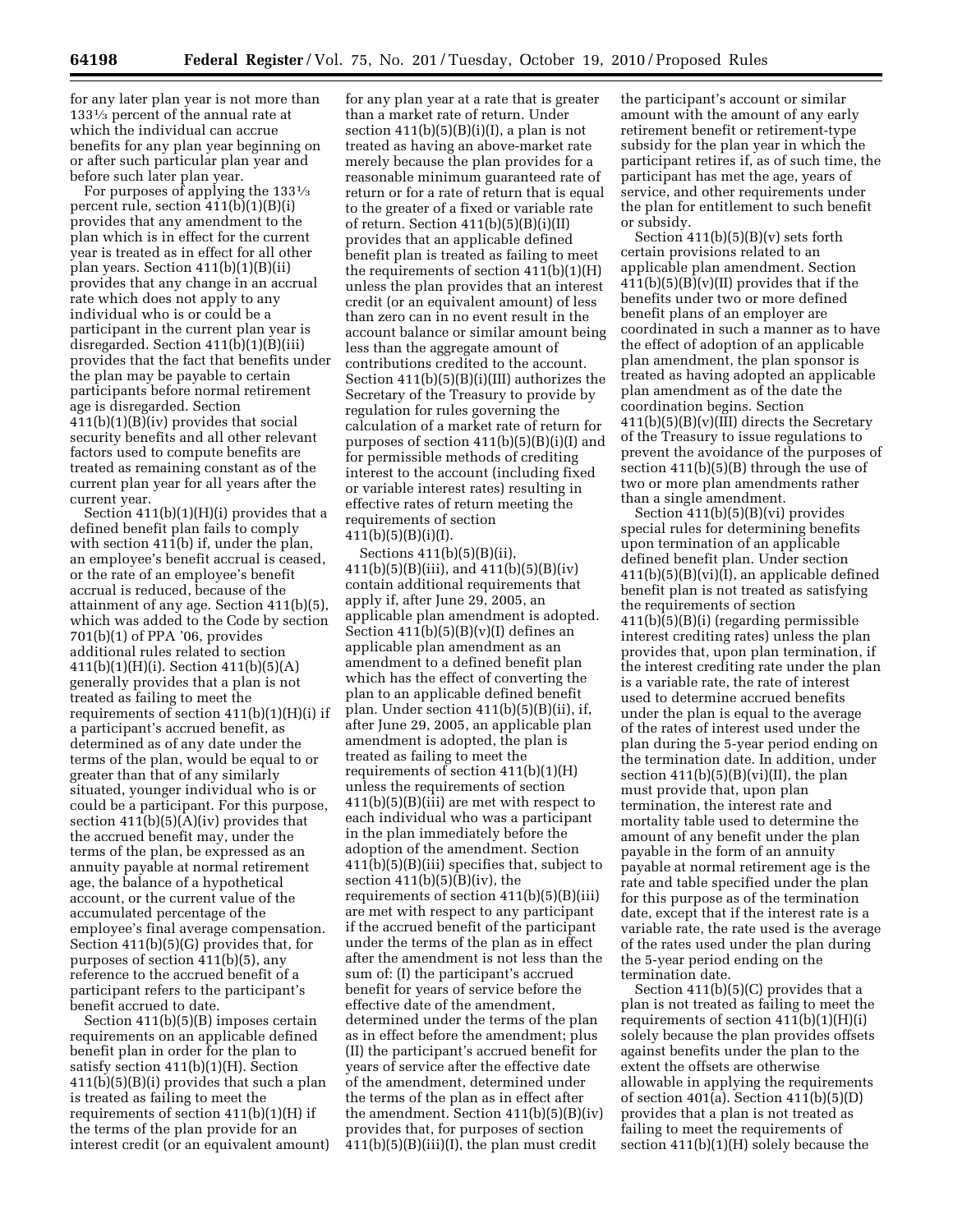plan provides a disparity in contributions or benefits with respect to which the requirements of section 401(l) (relating to permitted disparity for Social Security benefits and related matters) are met.

Section 411(b)(5)(E) provides that a plan is not treated as failing to meet the requirements of section 411(b)(1)(H) solely because the plan provides for indexing of accrued benefits under the plan. Under section 411(b)(5)(E)(iii), indexing means the periodic adjustment of the accrued benefit by means of the application of a recognized investment index or methodology. Section 411(b)(5)(E)(ii) requires that, except in the case of a variable annuity, the indexing not result in a smaller benefit than the accrued benefit determined without regard to the indexing.

Section 701(a) of PPA '06 added provisions to the Employee Retirement Income Security Act of 1974, Public Law 93–406 (88 Stat. 829 (1974)) (ERISA), that are parallel to sections 411(a)(13) and 411(b)(5) of the Code. The guidance provided in these regulations with respect to sections 411(a)(13) and 411(b)(5) of the Code would also apply for purposes of the parallel amendments to ERISA made by section 701(a) of PPA '06, and the guidance provided in these regulations with respect to section 411(b)(1) of the Code would also apply for purposes of section  $204(b)(1)$  of ERISA.<sup>1</sup>

Section 701(c) of PPA '06 added provisions to the Age Discrimination in Employment Act of 1967, Public Law 90–202 (81 Stat. 602 (1967)), that are parallel to section 411(b)(5) of the Code. Executive Order 12067 requires all Federal departments and agencies to advise and offer to consult with the Equal Employment Opportunity Commission (EEOC) during the development of any proposed rules, regulations, policies, procedures, or orders concerning equal employment opportunity. The Treasury Department and the IRS have consulted with the EEOC prior to the issuance of these regulations.

Section 701(d) of PPA '06 provides that nothing in the amendments made by section 701 should be construed to create an inference concerning the treatment of applicable defined benefit plans or conversions of plans into applicable defined benefit plans under section  $411(b)(1)(H)$ , or concerning the determination of whether an applicable defined benefit plan fails to meet the

requirements of section 411(a)(2), 411(c), or 417(e), as in effect before such amendments, solely because the present value of the accrued benefit (or any portion thereof) of any participant is, under the terms of the plan, equal to the amount expressed as the balance of a hypothetical account or as an accumulated percentage of the participant's final average compensation.

Section 701(e) of PPA '06 sets forth the effective date provisions with respect to amendments made by section 701 of PPA '06. Section 701(e)(1) specifies that the amendments made by section 701 generally apply to periods beginning on or after June 29, 2005. Thus, the age discrimination safe harbors under section 411(b)(5)(A) and section 411(b)(5)(E) are effective for periods beginning on or after June 29, 2005. Section 701(e)(2) provides that the special present value rules of section  $411(a)(13)(A)$  are effective for distributions made after August 17, 2006 (the date PPA '06 was enacted).

Under section 701(e) of PPA '06, the 3-year vesting rule under section 411(a)(13)(B) is generally effective for years beginning after December 31, 2007, for a plan in existence on June 29, 2005, while, pursuant to the amendments made by section 107(c) of WRERA '08, the rule is generally effective for plan years ending on or after June 29, 2005, for a plan not in existence on June 29, 2005. The market rate of return limitation under section 411(b)(5)(B)(i) is generally effective for years beginning after December 31, 2007, for a plan in existence on June 29, 2005, while the limitation is generally effective for periods beginning on or after June 29, 2005, for a plan not in existence on June 29, 2005. Section 701(e)(4) of PPA '06 contains special effective date provisions for collectively bargained plans that modify these effective dates.

Under section 701(e)(5) of PPA '06, as amended by WRERA '08, sections  $411(b)(5)(B)(ii)$ , (iii), and (iv) apply to a conversion amendment that is adopted on or after, and takes effect on or after, June 29, 2005.

Under section 701(e)(6) of PPA '06, as added by WRERA '08, the 3-year vesting rule under section 411(a)(13)(B) does not apply to a participant who does not have an hour of service after the date the 3-year vesting rule would otherwise be effective.

Section 702 of PPA '06 provides for regulations to be prescribed by August 16, 2007, addressing the application of rules set forth in section 701 of PPA '06 where the conversion of a defined benefit pension plan into an applicable

defined benefit plan is made with respect to a group of employees who become employees by reason of a merger, acquisition, or similar transaction.

Under section 1107 of PPA '06, a plan sponsor is permitted to delay adopting a plan amendment pursuant to statutory provisions under PPA '06 (or pursuant to any regulation issued under PPA '06) until the last day of the first plan year beginning on or after January 1, 2009 (January 1, 2011, in the case of governmental plans). As described in Rev. Proc. 2007–44 (2007–28 IRB 54), this amendment deadline applies to both interim and discretionary amendments that are made pursuant to PPA '06 statutory provisions or any regulation issued under PPA '06. See § 601.601(d)(2)(ii)(*b*).

Section 1107 of PPA '06 also permits certain amendments to reduce or eliminate section 411(d)(6) protected benefits. Except to the extent permitted under section 1107 of PPA '06 (or under another statutory provision, including section 411(d)(6) and §§ 1.411(d)–3 and 1.411(d)–4), section 411(d)(6) prohibits a plan amendment that decreases a participant's accrued benefits or that has the effect of eliminating or reducing an early retirement benefit or retirementtype subsidy, or eliminating an optional form of benefit, with respect to benefits attributable to service before the amendment. However, an amendment that eliminates or decreases benefits that have not yet accrued does not violate section 411(d)(6), provided that the amendment is adopted and effective before the benefits accrue. If section 1107 of PPA '06 applies to an amendment of a plan, section 1107 provides that the plan does not fail to meet the requirements of section 411(d)(6) by reason of such amendment, except as provided by the Secretary of the Treasury.

Section 1.411(b)–1(a)(1) of the Treasury Regulations provides that a defined benefit plan is not a qualified plan unless the method provided by the plan for determining accrued benefits satisfies at least one of the alternative methods in  $\S 1.411(b)-1(b)$  for determining accrued benefits with respect to all active participants under the plan. Section  $1.411(b)-1(b)(2)(i)$ provides that a defined benefit plan satisfies the 1331⁄3 percent rule of section  $411(b)(1)(B)$  for a particular plan year if (A) under the plan the accrued benefit payable at the normal retirement age (determined under the plan) is equal to the normal retirement benefit (determined under the plan), and (B) the annual rate at which any individual who is or could be a participant can

<sup>&</sup>lt;sup>1</sup> Under section 101 of Reorganization Plan No. 4 of 1978 (43 FR 47713), the Secretary of the Treasury has interpretive jurisdiction over the subject matter addressed by these regulations for purposes of ERISA, as well as the Code.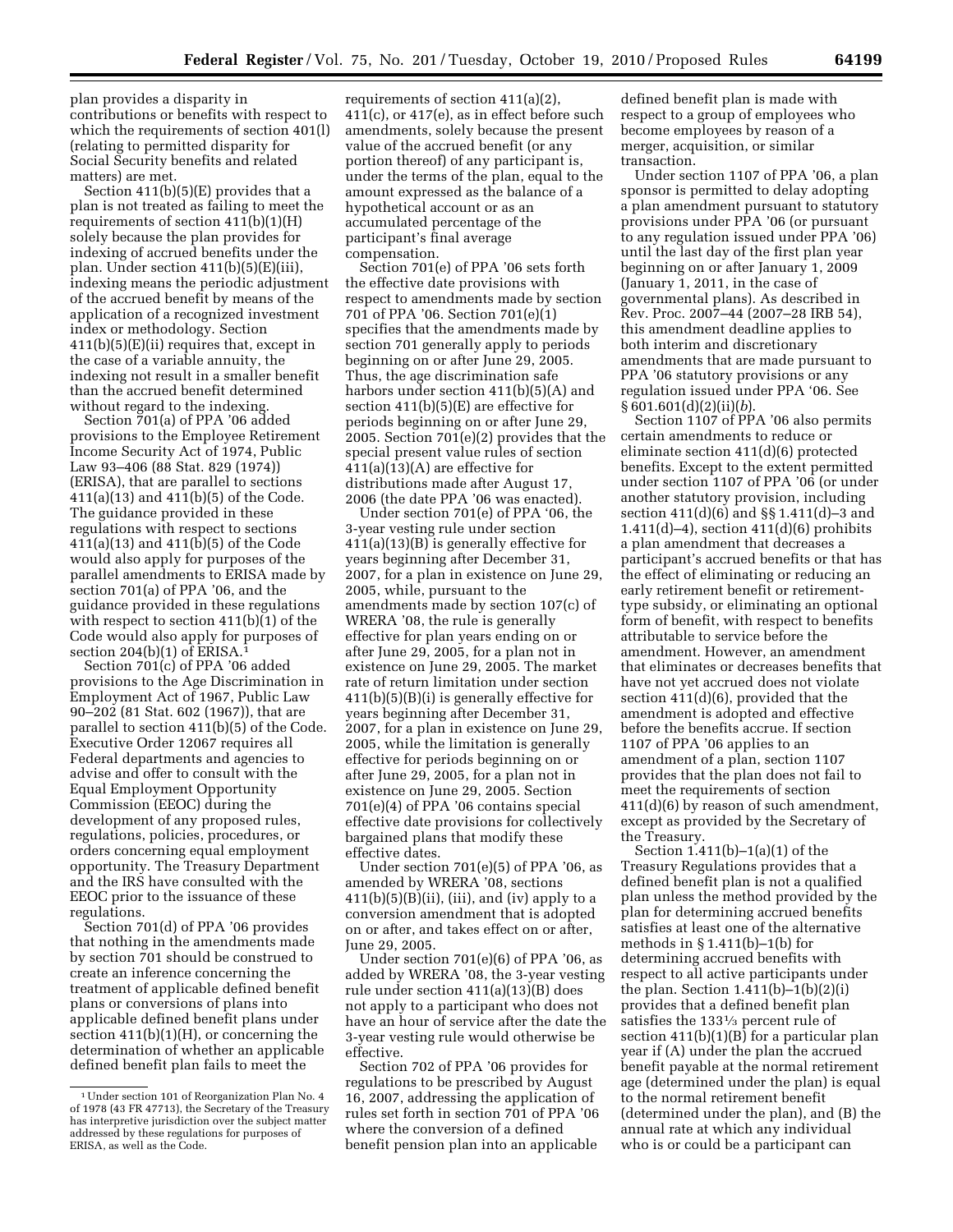accrue the retirement benefits payable at normal retirement age under the plan for any later plan year cannot be more than 1331⁄3 percent of the annual rate at which the participant can accrue benefits for any plan year beginning on or after such particular plan year and before such later plan year. Section 1.411(b)–1(b)(2)(ii)(A) through (D) sets forth a series of rules that correspond to the rules of section  $411(b)(1)(B)(i)$ through (iv). Section 1.411(b)– 1(b)(2)(ii)(D) provides that, for purposes of the 1331⁄3 percent rule, for any plan year, social security benefits and all relevant factors used to compute benefits, *e.g.,* consumer price index, are treated as remaining constant as of the beginning of the current plan year for all subsequent plan years.

Proposed regulations (EE–184–86) under sections 411(b)(1)(H) and 411(b)(2) were published by the Treasury Department and the IRS in the **Federal Register** on April 11, 1988 (53 FR 11876), as part of a package of regulations that also included proposed regulations under sections 410(a), 411(a)(2), 411(a)(8), and 411(c) (relating to the maximum age for participation, vesting, normal retirement age, and actuarial adjustments after normal retirement age, respectively).2

Notice 96–8 (1996–1 CB 359), see § 601.601(d)(2)(ii)(*b*), described the application of sections 411 and 417(e)(3) to a single-sum distribution under a cash balance plan where interest credits under the plan are frontloaded (that is, where future interest credits to an employee's hypothetical account balance are not conditioned upon future service and thus accrue at the same time that the benefits attributable to a hypothetical allocation to the account accrue). Under the analysis set forth in Notice 96–8, in order to comply with sections  $411(a)$  and  $417(e)(3)$  in calculating the amount of a single-sum distribution under a cash balance plan, the balance of an employee's hypothetical account must be projected to normal retirement age and converted to an annuity under the terms of the

plan, and then the employee must be paid at least the present value of the projected annuity, determined in accordance with section 417(e). Under that analysis, where a cash balance plan provides frontloaded interest credits using an interest rate that is higher than the section 417(e) applicable interest rate, payment of a single-sum distribution equal to the current hypothetical account balance as a complete distribution of the employee's accrued benefit may result in a violation of the minimum present value requirements of section 417(e) or a forfeiture in violation of section 411(a). In addition, Notice 96–8 proposed a safe harbor which provided that, if frontloaded interest credits are provided under a plan at a rate no greater than the sum of identified standard indices and associated margins, no violation of section 411(a) or 417(e) would result if the employee's entire accrued benefit were to be distributed in the form of a single-sum distribution equal to the employee's hypothetical account balance, provided the plan uses appropriate annuity conversion factors. Since the issuance of Notice 96–8, four Federal appellate courts have followed the analysis set out in the Notice: *Esden*  v. *Bank of Boston,* 229 F.3d 154 (2d Cir. 2000), *cert. dismissed,* 531 U.S. 1061 (2001); *West* v. *AK Steel Corp. Ret. Accumulation Pension Plan,* 484 F.3d 395 (6th Cir. 2007), *cert. denied,* 129 S. Ct. 895 (2009); *Berger* v. *Xerox Corp. Ret. Income Guarantee Plan,* 338 F.3d 755 (7th Cir. 2003), *reh'g and reh'g en banc denied,* No. 02–3674, 2003 U.S. App. LEXIS 19374 (7th Cir. Sept. 15, 2003); *Lyons* v. *Georgia-Pacific Salaried Employees Ret. Plan,* 221 F.3d 1235 (11th Cir. 2000), *cert. denied,* 532 U.S. 967 (2001).

Notice 2007–6 (2007–1 CB 272), see § 601.601(d)(2)(ii)(*b*), provides transitional guidance with respect to certain requirements of sections 411(a)(13) and 411(b)(5) and section 701(b) of PPA '06. Notice 2007–6 includes certain special definitions, including: accumulated benefit, which is defined as a participant's benefit accrued to date under a plan; lump sumbased plan, which is defined as a defined benefit plan under the terms of which the accumulated benefit of a participant is expressed as the balance of a hypothetical account maintained for the participant or as the current value of the accumulated percentage of the participant's final average compensation; and statutory hybrid plan, which is defined as a lump sumbased plan or a plan which has an effect similar to a lump sum-based plan.

Notice 2007–6 provides guidance on a number of issues, including a rule under which a plan that provides for indexed benefits described in section 411(b)(5)(E) is a statutory hybrid plan (because it has an effect similar to a lump sum-based plan), unless the plan either solely provides for postretirement adjustment of the amounts payable to a participant or is a variable annuity plan under which the assumed interest rate used to determine adjustments is at least 5 percent. Notice 2007–6 provides a safe harbor for applying the rules set forth in section 701 of PPA '06 where the conversion of a defined benefit pension plan into an applicable defined benefit plan is made with respect to a group of employees who become employees by reason of a merger, acquisition, or similar transaction. This transitional guidance, along with the other guidance provided in Part III of Notice 2007–6, applies pending the issuance of further guidance and, thus, does not apply for periods to which the 2010 final regulations (as described later in this preamble) apply.

Proposed regulations (REG–104946– 07) under sections 411(a)(13) and 411(b)(5) (2007 proposed regulations) were published by the Treasury Department and the IRS in the **Federal Register** on December 28, 2007 (72 FR 73680). The Treasury Department and the IRS received written comments on the 2007 proposed regulations and a public hearing was held on June 6, 2008.

Proposed regulations (REG–100464– 08) under section 411(b)(1)(B) (2008 proposed backloading regulations) were published by the Treasury Department and the IRS in the **Federal Register** on June 18, 2008 (73 FR 34665). The 2008 proposed backloading regulations would provide guidance on the application of the accrual rule for defined benefit plans under section 411(b)(1)(B) in cases where plan benefits are determined on the basis of the greatest of two or more separate formulas. The Treasury Department and the IRS received written comments on the 2008 proposed backloading regulations and a public hearing was held on October 15, 2008.

Announcement 2009–82 (2009–48 IRB 720) and Notice 2009–97 (2009–52 IRB 972) announced certain expected relief with respect to the requirements of section 411(b)(5). In particular, Announcement 2009–82 stated that the rules in the regulations specifying permissible market rates of return are not expected to go into effect before the first plan year that begins on or after January 1, 2011. In addition, Notice

<sup>2</sup>On December 11, 2002, the Treasury Department and the IRS issued proposed regulations regarding the age discrimination requirements of section 411(b)(1)(H) that specifically addressed cash balance plans as part of a package of regulations that also addressed section 401(a)(4) nondiscrimination cross-testing rules applicable to cash balance plans (67 FR 76123). The  $2002$ proposed regulations were intended to replace the 1988 proposed regulations. In Ann. 2003–22 (2003– 1 CB 847), see § 601.601(d)(2)(ii)(*b*), the Treasury Department and the IRS announced the withdrawal of the 2002 proposed regulations under section 401(a)(4), and in Ann. 2004–57 (2004–2 CB 15), see § 601.601(d)(2)(ii)(*b*), the Treasury Department and the IRS announced the withdrawal of the 2002 proposed regulations relating to age discrimination.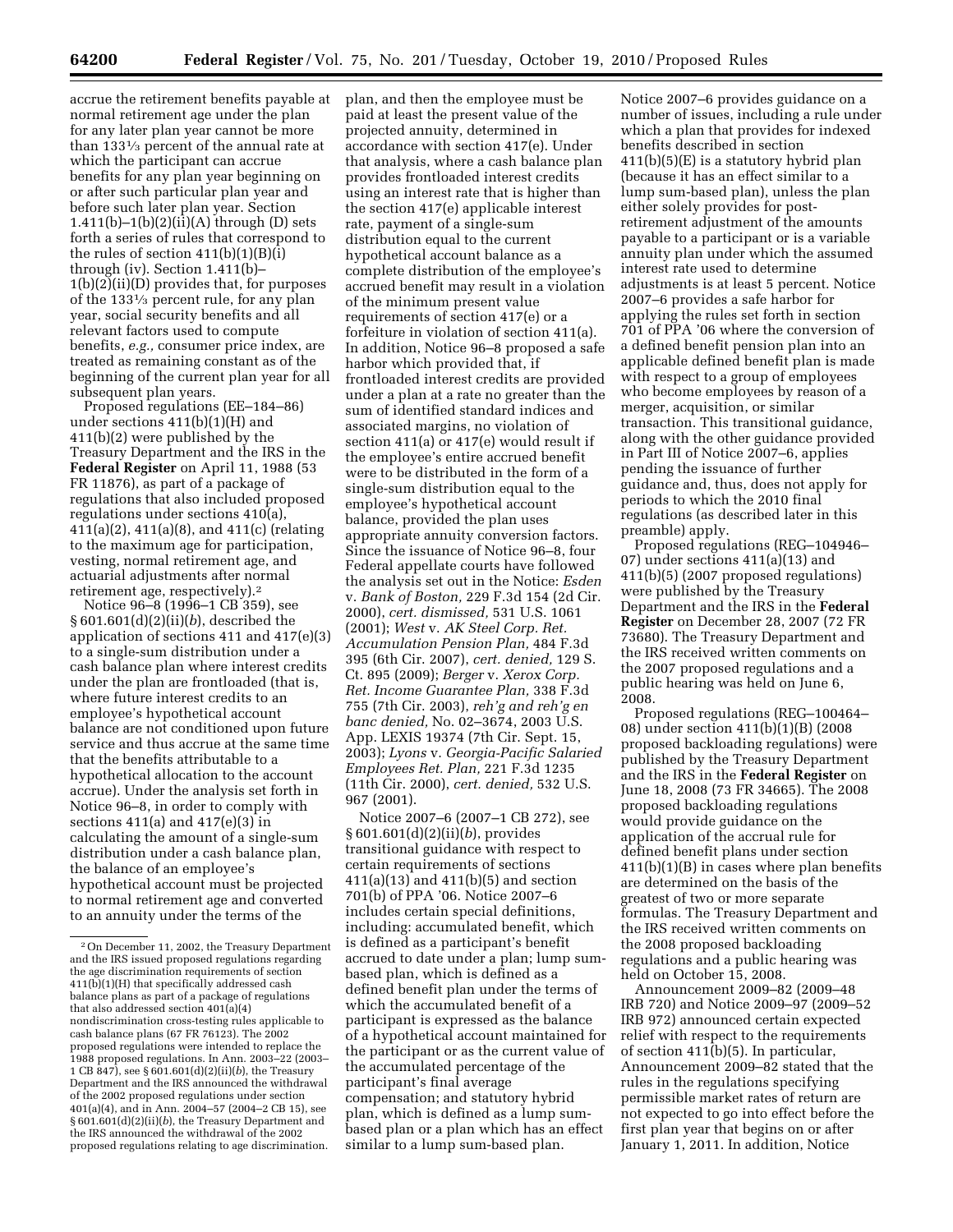2009–97 stated that, once final regulations under sections 411(a)(13) and 411(b)(5) are issued, it is expected that relief from the requirements of section 411(d)(6) will be granted for a plan amendment that eliminates or reduces a section 411(d)(6) protected benefit, provided that the amendment is adopted by the last day of the first plan year that begins on or after January 1, 2010, and the elimination or reduction is made only to the extent necessary to enable the plan to meet the requirements of section 411(b)(5).3 Notice 2009–97 also extended the deadline for amending cash balance and other applicable defined benefit plans, within the meaning of section 411(a)(13)(C), to meet the requirements of section 411(a)(13) (other than section 411(a)(13)(A)) and section 411(b)(5), relating to vesting and other special rules applicable to these plans. Under Notice 2009–97, the deadline for these amendments is the last day of the first plan year that begins on or after January 1, 2010.

Final regulations (2010 final regulations) under sections 411(a)(13) and 411(b)(5) are being issued at the same time as these proposed regulations. The 2010 final regulations adopt most of the provisions of the 2007 proposed regulations, with certain modifications, and also reserve a number of sections relating to issues that are not addressed in those final regulations. These reserved issues relate to the scope of relief provided under section  $411(a)(13)(A)$ , a potential alternative method of satisfying the conversion protection requirements, additional rules with respect to the market rate of return requirement, and the application of the special plan termination rules. These proposed regulations generally address these issues, as well as an issue under section 411(b)(1).

#### **Explanation of Provisions**

#### *Overview*

In general, these proposed regulations would provide guidance with respect to certain issues under sections 411(a)(13) and 411(b)(5) that are not addressed in the 2010 final regulations, as well as an issue under section 411(b)(1) for hybrid defined benefit plans that adjust benefits using a variable rate.

## **I. Section 411(a)(13): Scope of Relief of Section 411(a)(13)(A)**

# *A. The 2010 Final Regulations*

The 2010 final regulations define a lump sum-based benefit formula as a benefit formula used to determine all or any part of a participant's accumulated benefit under which the accumulated benefit provided under the formula is expressed as the current balance of a hypothetical account maintained for the participant or as the current value of an accumulated percentage of the participant's final average compensation. The 2010 final regulations provide that the relief of section 411(a)(13)(A) applies to the benefits determined under a lump sumbased benefit formula.

## *B. Limitations on the Relief of Section 411(a)(13)(A)*

The proposed regulations would provide that the relief of section  $411(a)(13)(A)$  does not apply with respect to the benefits determined under a lump sum-based benefit formula unless certain requirements are satisfied. In particular, the proposed regulations would provide that the relief does not apply unless, at all times on or before normal retirement age, the thencurrent hypothetical account balance or the then-current accumulated percentage of the participant's final average compensation is not less than the present value, determined using reasonable actuarial assumptions, of the portion of the participant's accrued benefit that is determined under the lump sum-based benefit formula. However, the plan would be deemed to satisfy this requirement for periods before normal retirement age if, upon attainment of normal retirement age, the then-current balance of the hypothetical account or the then-current value of the accumulated percentage of the participant's final average compensation is actuarially equivalent (using reasonable actuarial assumptions) to the portion of the participant's accrued benefit that is determined under the lump sum-based benefit formula. Thus, for periods before normal retirement age, a statutory hybrid plan with a lump sum-based benefit formula that meets the requirements of the preceding sentence need not project interest credits to normal retirement age and discount the resulting accrued benefit back in order to apply the relief of section 411(a)(13)(A) with respect to the benefit determined under the lump sum-based benefit formula.

In addition, the proposed regulations would provide that the relief of section  $411(a)(13)(A)$  does not apply unless, as

of each annuity starting date after normal retirement age, the then-current balance of the hypothetical account or the then-current value of the accumulated percentage of the participant's final average compensation satisfies the requirements of section 411(a)(2) or would satisfy those requirements but for the fact that the plan suspends benefits in accordance with section  $411(a)(3)(B)$ . Thus, for example, a plan that expresses the accumulated benefit as the balance of a hypothetical account and that does not comply with the suspension of benefit rules may have difficulty obtaining the relief of section 411(a)(13)(A) if, after normal retirement age, the plan credits interest at such a low rate that the adjustments provided by the interest credits, together with any principal credits, are insufficient to provide any required actuarial increases.

The proposed regulations would also provide that the relief of section 411(a)(13)(A) does not apply unless the balance of the hypothetical account or the accumulated percentage of the participant's final average compensation may not be reduced except as a result of one of the specified reasons set forth in the regulations. Under the proposed regulations, reductions would only be permissible as a result of: (1) Benefit payments, (2) qualified domestic relations orders under section 414(p), (3) forfeitures that are permitted under section 411(a) (such as charges for providing a qualified preretirement survivor annuity), (4) amendments that are permitted under section 411(d)(6), and (5) adjustments resulting from the application of interest credits (under the rules of  $\S 1.411(b)(5)-1$ ) that are negative for a period, for plans that express the accumulated benefit as the balance of a hypothetical account.

#### *C. Application of Section 411(A)(13)(A) to Distributions Other Than Single Sums*

The proposed regulations would provide that the relief under section  $411(a)(13)(A)$  (with respect to the requirements of sections 411(a)(2), 411(c), and 417(e)) extends to certain other forms of benefit under a lump sum-based benefit formula, in addition to a single-sum payment of the entire benefit. In particular, the proposed regulations would clarify that the relief provided under section 411(a)(13)(A) extends to an optional form of benefit that is currently payable with respect to a lump sum-based benefit formula if, under the terms of the plan, the optional form of benefit is determined as of the annuity starting date as the actuarial equivalent, determined using reasonable actuarial assumptions, of the then-

<sup>3</sup>However, see footnote 6 in Section IV.C of this preamble.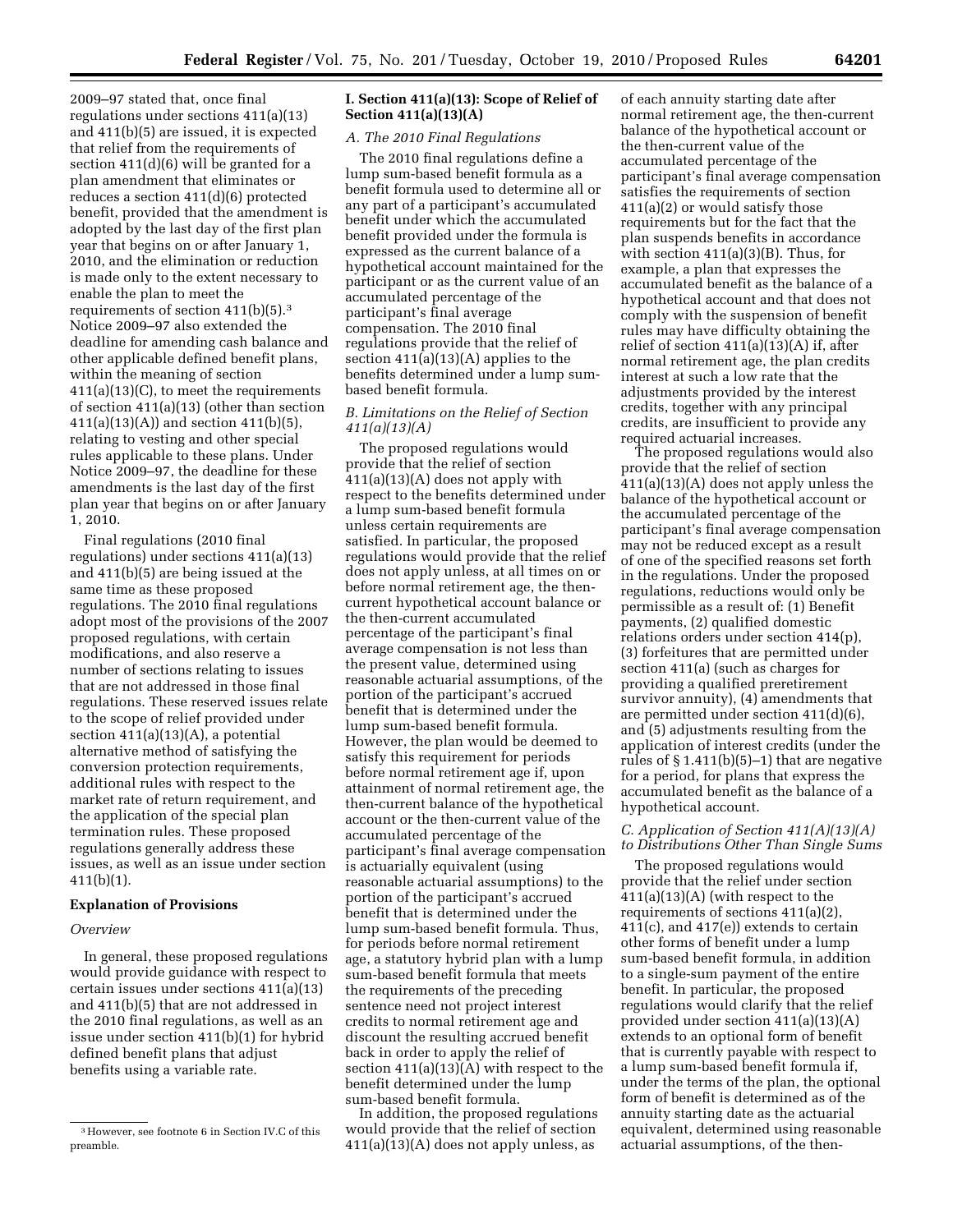current balance of the hypothetical account or the then-current value of an accumulated percentage of the participant's final average compensation.

In addition, the proposed regulations would create a special rule that provides that the relief under section 411(a)(13)(A) also extends to an optional form of benefit that is not subject to the minimum present value requirements of section 417(e) and that is currently payable with respect to a lump sumbased benefit formula if, under the terms of the plan, this optional form of benefit is determined as of the annuity starting date as the actuarial equivalent (using reasonable actuarial assumptions) of the optional form of benefit that: (1) Commences as of the same annuity starting date; (2) is payable in the same generalized optional form (within the meaning of  $\S 1.411(d)-3(g)(8)$  as the accrued benefit; and (3) is the actuarial equivalent (using reasonable actuarial assumptions) of the then-current balance of the hypothetical account maintained for the participant or the then-current value of an accumulated percentage of the participant's final average compensation. This special rule would facilitate the payment of an immediate annuity, such as a joint and survivor annuity or life annuity with period certain, that is calculated as the actuarial equivalent of the form of payment of the accrued benefit under the plan, such as an immediately payable straight life annuity.

Finally, the proposed regulations would provide that the relief under section 411(a)(13)(A) applies on a proportionate basis to a payment of a portion of the benefit under a lump sum-based benefit formula that is not paid in the form of an annuity, such as a payment of a specified dollar amount or percentage of the then-current balance of a hypothetical account maintained for the participant or thencurrent value of an accumulated percentage of the participant's final average compensation. Thus, for example, if a plan that expresses the participant's entire accumulated benefit as the balance of a hypothetical account distributes 40 percent of the participant's then-current hypothetical account balance, the plan is treated as satisfying the requirements of section 411(a) and the minimum present value rules of section 417(e) with respect to 40 percent of the participant's then-current accrued benefit.

## *D. Application of Section 411(A)(13)(A) to Plans With Multiple Formulas*

The proposed regulations would clarify that the relief provided under

section 411(a)(13)(A) does not apply to any portion of the participant's benefit that is determined under a formula that is not a lump sum-based benefit formula. Thus, for example, where the participant's accrued benefit equals the greater of the benefit under a hypothetical account formula and the benefit under a traditional defined benefit formula, a single-sum payment of the participant's entire benefit must equal the greater of the then-current balance of the hypothetical account and the present value, determined in accordance with section 417(e), of the benefit under the traditional defined benefit formula. On the other hand, where the plan provides an accrued benefit equal to the sum of the benefit under a hypothetical account formula plus the excess of the benefit under a traditional defined benefit formula over the benefit under the hypothetical account formula, a single-sum payment of the participant's entire benefit must equal the then-current balance of the hypothetical account plus the excess of the present value, determined in accordance with section 417(e), of the benefit under the traditional defined benefit formula over the present value, determined in accordance with section 417(e), of the benefit under the hypothetical account formula. See the request for comments under the heading ''Comments and Public Hearing'' on the issue of determining the present value of a benefit determined, in part, based on the benefit under a lump sum-based benefit formula.

#### *E. Application of Section 411(A)(13)(A) to Pension Equity Plans*

The preamble to the 2007 proposed regulations asked for comments on plan formulas that calculate benefits as the current value of an accumulated percentage of the participant's final average compensation (often referred to as "pension equity plans" or "PEPs"). Commenters indicated that some of these plans never credit interest, directly or indirectly, some explicitly credit interest after cessation of PEP accruals, and some do not credit interest explicitly but provide for specific amounts to be payable after cessation of PEP accruals (both immediately and at future dates) based on actuarial equivalence using specified actuarial factors applied upon cessation of PEP accruals.

The 2010 final regulations clarify that a formula is expressed as the balance of a hypothetical account maintained for the participant if it is expressed as a current single-sum dollar amount. Thus, a PEP formula that credits interest after cessation of PEP accruals is considered

a formula that is expressed as the balance of a hypothetical account after cessation of PEP accruals. As a result, such a formula is a lump sum-based benefit formula that is subject to the rules of section 411(a)(13)(A) set forth earlier in this preamble, as those rules are applied to PEP formulas during the period of PEP accruals and as those rules are applied to hypothetical account balance formulas after cessation of PEP accruals.

Under these proposed regulations, any other PEP formula (including those that do not credit interest, directly or indirectly, and those that offer actuarially equivalent forms of payment using specified actuarial factors applied after cessation of PEP accruals) would also be subject to the rules of section 411(a)(13)(A), as explained earlier in this preamble. Thus, for example, a PEP that does not explicitly credit interest but, instead, calculates the annuity benefit commencing at future ages as the actuarial equivalent of the PEP value as of cessation of PEP accruals would be eligible for the relief of section 411(a)(13)(A) with respect to the PEP value as of every period before cessation of PEP accruals. In addition, since the accrued benefit is calculated as an annuity commencing at normal retirement age that is actuarially equivalent to the PEP value as of cessation of PEP accruals, the relief described above that applies to annuities that are calculated as the actuarial equivalent of the then-current PEP value would not apply.

### **II. Section 411(b)(1): Special Rule With Respect to Statutory Hybrid Plans**

Under the regulations with respect to the 1331⁄3 percent rule of section 411(b)(1)(B), for any plan year, social security benefits and all relevant factors used to compute benefits, *e.g.,* consumer price index, are treated as remaining constant as of the beginning of the current plan year for all subsequent plan years. A number of commenters on both the 2007 proposed regulations and the 2008 proposed backloading regulations expressed concern that this rule might effectively preclude statutory hybrid plans from using an interest crediting rate that is a variable rate that could potentially be negative in a year, such as an equity-based rate. This is because, if a plan treated an interest crediting rate that was negative as remaining constant in all future years for purposes of the backloading test of section 411(b)(1)(B), a principal credit (such as a pay credit) that accrues in a later year would result in a greater benefit accrual than an otherwise identical principal credit that accrues in an earlier year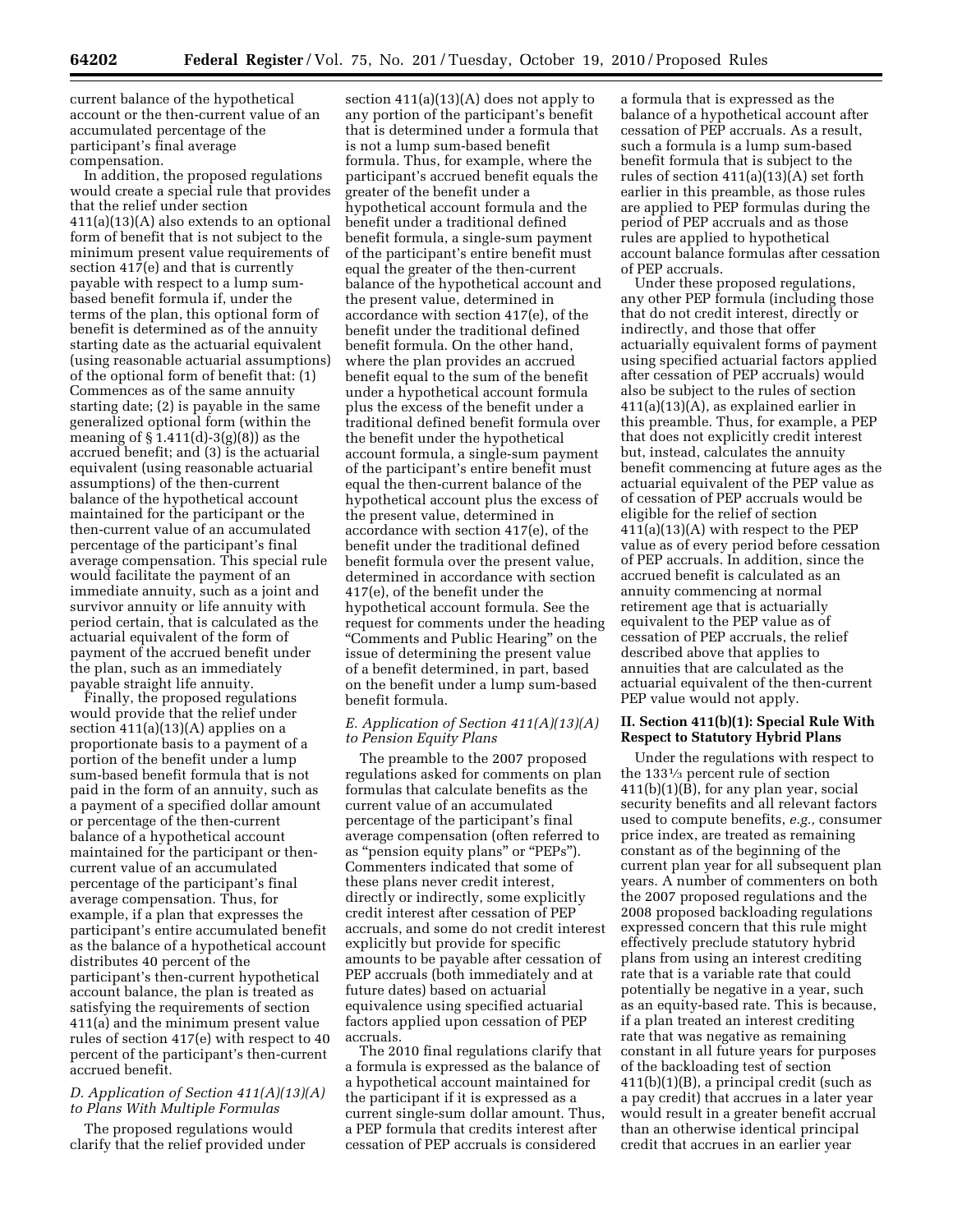because the principal credit that accrues later is credited with negative interest credits for fewer years. Thus, these commenters were concerned that a plan that uses a variable rate could fail the backloading rules of section 411(b)(1) even where both the pay crediting and interest crediting formulas do not vary over time.

In response to these comments, the proposed regulations contain a special rule regarding the application of the 1331⁄3; percent rule of section  $411(b)(1)(B)$  to a statutory hybrid plan that adjusts benefits using a variable interest crediting rate that can potentially be negative in any given year. Under this proposed rule, a plan that determines any portion of the participant's accrued benefit pursuant to a statutory hybrid benefit formula (as defined in  $\S 1.411(a)(13)-1(d)(4)$  that utilizes an interest crediting rate described in  $\S 1.411(b)(5)-1(d)$  that is a variable rate that was less than zero for the prior plan year would not be treated as failing to satisfy the requirements of the 1331⁄3 percent rule for the current plan year merely because the section 411(b)(1)(B) backloading calculation is performed assuming that the variable rate is zero for the current plan year and all future plan years.

#### **III. Section 411(b)(5): Special Conversion Protection Rule and Additional Rules With Respect to the Market Rate of Return Limitation**

#### *A. Comparison at Effective Date of Conversion Amendment*

In accordance with the requirements of section  $411(b)(5)(B)(ii)$ , the 2010 final regulations provide that a participant whose benefits are affected by a conversion amendment generally must be provided with a benefit after the conversion that is at least equal to the sum of benefits accrued through the date of conversion and benefits earned after the conversion, with no permitted interaction between the two portions. The 2010 final regulations provide for an alternative method of satisfying the conversion protection requirements where an opening hypothetical account balance or opening accumulated percentage of the participant's final average compensation is established at the time of the conversion and the plan provides for separate calculation of (1) the benefit attributable to the opening hypothetical account balance (including interest credits attributable thereto) or attributable to the opening accumulated percentage of the participant's final average compensation and (2) the benefit attributable to post-conversion service under the post-conversion

benefit formula. Under this alternative, the plan must provide that, when a participant commences benefits, the participant's benefit will be increased if the benefit attributable to the opening hypothetical account or opening accumulated percentage that is payable in the particular optional form of benefit selected is less than the benefit accrued under the plan prior to the date of conversion and that was payable in the same generalized optional form of benefit (within the meaning of  $§ 1.411(d) - 3(g)(8)]$  at the same annuity starting date.

The preamble to the 2007 proposed regulations requested comments on another alternative method of satisfying the conversion protection requirements that would not require this comparison at the annuity starting date. In response to favorable comments related to this alternative, these proposed regulations would provide that certain plans may satisfy the conversion protection requirements of sections 411(b)(5)(B)(ii), 411(b)(5)(B)(iii), and 411(b)(5)(B)(iv) by establishing an opening hypothetical account balance without a subsequent comparison of benefits at the annuity starting date. While testing at the annuity starting date would not be required under this method, a number of requirements like those described in the preamble to the 2007 proposed regulations would need to be satisfied in order to ensure that the hypothetical account balance used to replicate the pre-conversion benefit (the opening hypothetical account balance and interest credits on that account balance) is reasonably expected in most, but not necessarily all, cases to provide a benefit at least as large as the preconversion benefit for all periods after the conversion amendment.

This alternative method would be limited to situations where an opening hypothetical account balance is established and would not be available where an opening accumulated percentage of the participant's final average compensation is established because these plans would be unable to reliably replicate the pre-conversion benefit. This is because the value of the opening accumulated percentage would only increase as a result of unpredictable increases in compensation for periods after the conversion amendment until cessation of PEP accruals, rather than by application of an annual interest crediting rate.

This alternative would only be available where the participant elects to receive payment in the form of a singlesum distribution equal to the sum of the then-current balance of the hypothetical

account used to replicate the preconversion benefit and the benefit attributable to post-conversion service under the post-conversion benefit formula. Because of the limited availability of this alternative, plans will still need to separately keep track of the pre-conversion benefit in order to satisfy the conversion protection requirements for all forms of distribution other than a single-sum distribution. See the related request for comments in this preamble under the heading ''Comments and Public Hearing.''

Under this alternative, in order to satisfy the requirements of section 411(d)(6), the participant's benefit after the effective date of the conversion amendment must not be less than the participant's section 411(d)(6) protected benefit (as defined in § 1.411(d)– 3(g)(14)) with respect to service before the effective date of the conversion amendment (determined under the terms of the plan as in effect immediately before the effective date of the amendment). Also, the plan, as in effect immediately before the effective date of the conversion amendment, either must not have provided a singlesum payment option (for benefits that cannot be immediately distributed under section 411(a)(11)) or must have provided a single-sum payment option that was based solely on the present value of the benefit payable at normal retirement age (or at date of benefit commencement, if later) and which was not based on the present value of the benefit payable commencing at any date prior to normal retirement age. This condition ensures that the hypothetical account balance used to replicate the pre-conversion benefit does not result in a single-sum distribution that is less than would have been available under an early retirement subsidy under the pre-conversion formula.

Under this alternative method of satisfying the conversion protection requirements, the opening hypothetical account balance must be established in accordance with the rules under which this opening balance is not less than the present value, determined in accordance with section 417(e), of the accrued benefit immediately prior to the effective date of the conversion amendment. In addition, under this alternative, the interest crediting rate under the plan as of the effective date of the conversion amendment must be either the rate of interest on long-term investment grade corporate bonds (the third segment rate) or one of several specified safe harbor rates. Also, as of that date, the value of the index used to determine the interest crediting rate under the plan must be at least as great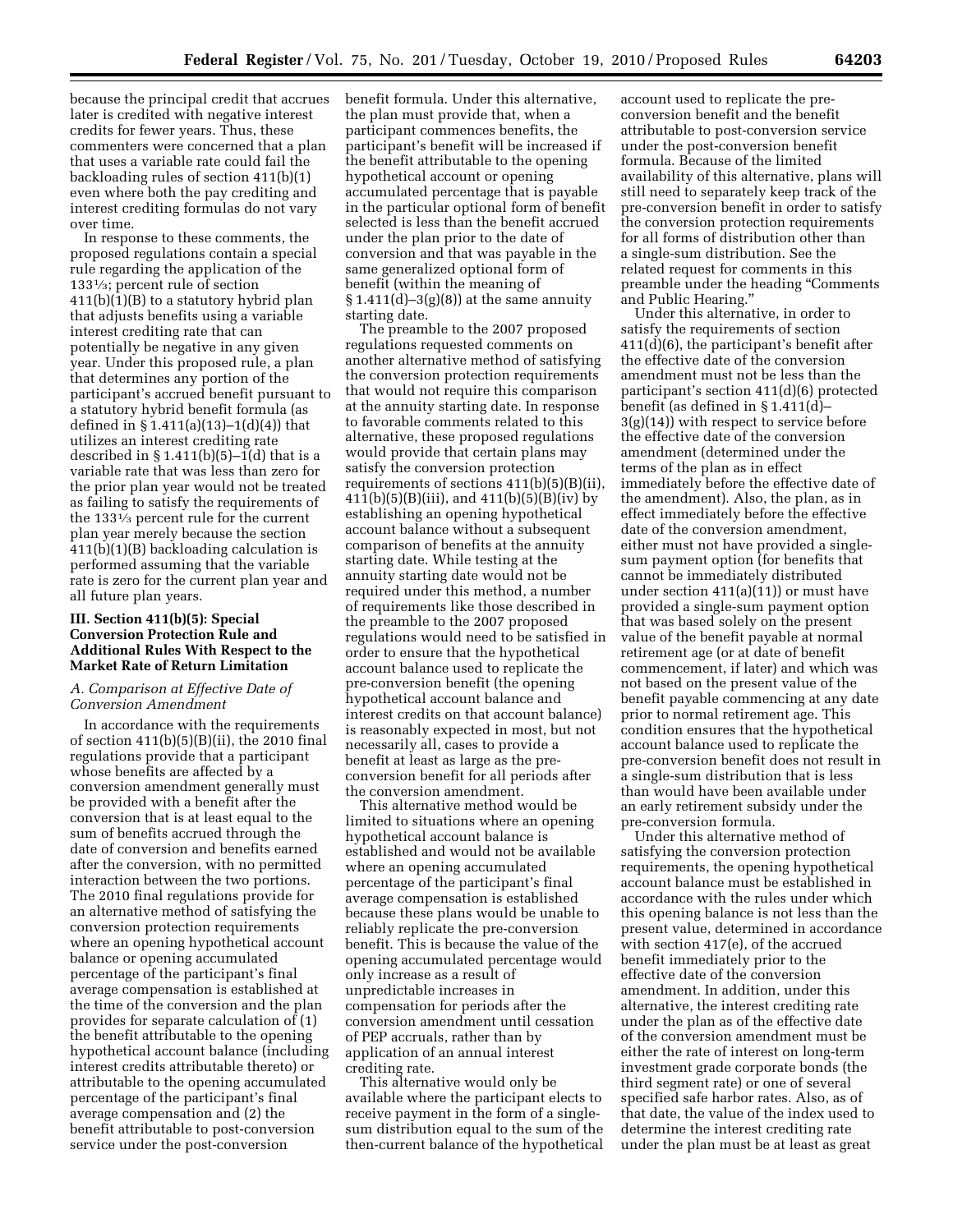for every participant or beneficiary as the interest rate that was used to determine the opening hypothetical account balance. This requirement is satisfied, for example, if each participant's opening hypothetical account balance is determined using the applicable interest rate and applicable mortality table under section 417(e)(3), the interest crediting rate under the plan is the third segment rate, and, at the effective date of the conversion amendment, the third segment rate is the highest of the three segment rates. If, subsequent to the effective date of the conversion amendment, the interest crediting rate changes (whether by plan amendment or otherwise) with respect to a participant who was a participant at the time of the effective date of the conversion amendment from an interest crediting rate that is either the rate of interest on long-term investment grade corporate bonds or one of the specified safe harbor rates to a different interest crediting rate that is not in all cases at least as great as the prior interest crediting rate under the plan, then the new interest crediting rate does not apply to the existing hypothetical

account balance as of the effective date of the change in interest crediting rates (or, if the plan created a subaccount consisting of the opening hypothetical account balance and interest credits on that subaccount, then the new interest crediting rate does not apply to the subaccount).

Finally, either the plan must provide a death benefit after the effective date of the conversion amendment which has a present value that is at all times at least equal to the then-current balance of the hypothetical account used to replicate the pre-conversion benefit or the plan must not have applied a pre-retirement mortality decrement in establishing the opening hypothetical account balance.

#### *B. Market Rate of Return*

The 2010 final regulations provide that a plan that credits interest must specify how the plan determines interest credits and must specify how and when interest credits are credited. In addition, the 2010 final regulations contain certain specific rules regarding the method and timing of interest credits, including a requirement that interest be credited at least annually.

The proposed regulations include a rule that would provide that a plan is not treated as failing to meet the interest crediting requirements merely because the plan does not provide for interest credits on amounts distributed prior to the end of the interest crediting period. Thus, if a plan credits interest at periodic intervals, the plan would not

be required to credit interest on amounts that were distributed between the dates on which interest under the plan is credited to the account balance.

Furthermore, the proposed regulations include a rule that would allow plans to credit interest taking into account increases or decreases to the participant's accumulated benefit that occur during the period. In particular, the rule would provide that a plan is not treated as failing to meet the market rate of return limitations merely because the plan calculates increases or decreases to the participant's accumulated benefit by applying a rate of interest or rate of return (including a rate of increase or decrease under an index) to the participant's adjusted accumulated benefit (or portion thereof) for the period. For this purpose, the participant's adjusted accumulated benefit equals the participant's accumulated benefit as of the beginning of the period, adjusted for debits and credits (other than interest credits) made to the accumulated benefit prior to the end of the interest crediting period, with appropriate weighting for those debits and credits based on their timing within the period. For plans that calculate increases or decreases to the participant's accumulated benefit by applying a rate of interest or rate of return to the participant's adjusted accumulated benefit (or portion thereof) for the period, interest credits include these increases and decreases, to the extent provided under the terms of the plan at the beginning of the period and to the extent not conditioned on current service and not made on account of imputed service, and the interest crediting rate with respect to a participant equals the total amount of interest credits for the period divided by the participant's adjusted accumulated benefit for the period.

The proposed regulations would provide that the preservation of capital requirement is applied only at an annuity starting date on which a distribution of the participant's entire benefit as of that date under the plan's statutory hybrid benefit formula commences. The proposed regulations would also provide special rules to ensure that prior distributions are taken into account in determining the guarantee provided by the preservation of capital requirement with respect to a current distribution to which the rule applies.

These proposed regulations would broaden the list of permitted interest crediting rates from those permitted under the 2010 final regulations. A number of commenters on the 2007 proposed regulations requested that the

rate of return on plan assets be treated as a market rate of return for all types of statutory hybrid plans, and not just indexed plans. In response to these comments, the proposed regulations would permit the use of the rate of return on plan assets as a market rate of return for statutory hybrid plans generally if the plan's assets are diversified so as to minimize the volatility of returns. Like the 2010 final regulations, the proposed regulations would provide that this requirement that plan assets be diversified so as to minimize the volatility of returns does not require greater diversification than is required under section 404(a)(1)(C) of Title I of the Employee Retirement Income Security Act of 1974, Public Law 93–406 (88 Stat. 829 (1974)) with respect to defined benefit pension plans.

The preamble to the 2007 proposed regulations asked for comments about the possibility of allowing an interest credit to be determined by reference to a rate of return on a regulated investment company (RIC) described in section 851. The preamble focused on whether such an investment has sufficiently constrained volatility that the existence of the capital preservation rule would not result in an above market rate of return. In response to comments received on the 2007 proposed regulations, these proposed regulations would provide that an interest crediting rate is not in excess of a market rate of return if it is equal to the rate of return on a RIC, as defined in section 851, that is reasonably expected to be not significantly more volatile than the broad United States equities market or a similarly broad international equities market. For example, a RIC that has most of its assets invested in securities of issuers (including other RICs) concentrated in an industry sector or a country other than the United States, that uses leverage, or that has significant investment in derivative financial products, for the purpose of achieving returns that amplify the returns of an unleveraged investment, generally would not meet this requirement. Thus, a RIC that has most of its investments concentrated in the semiconductor industry or that uses leverage in order to provide a rate of return that is twice the rate of return on the Standard & Poor's 500 index (S&P 500) would not meet this requirement. On the other hand, a RIC whose investments track the rate of return on the S&P 500, a broadbased ''small-cap'' index (such as the Russell 2000 index), or a broad-based international equities index would meet this requirement. The requirement that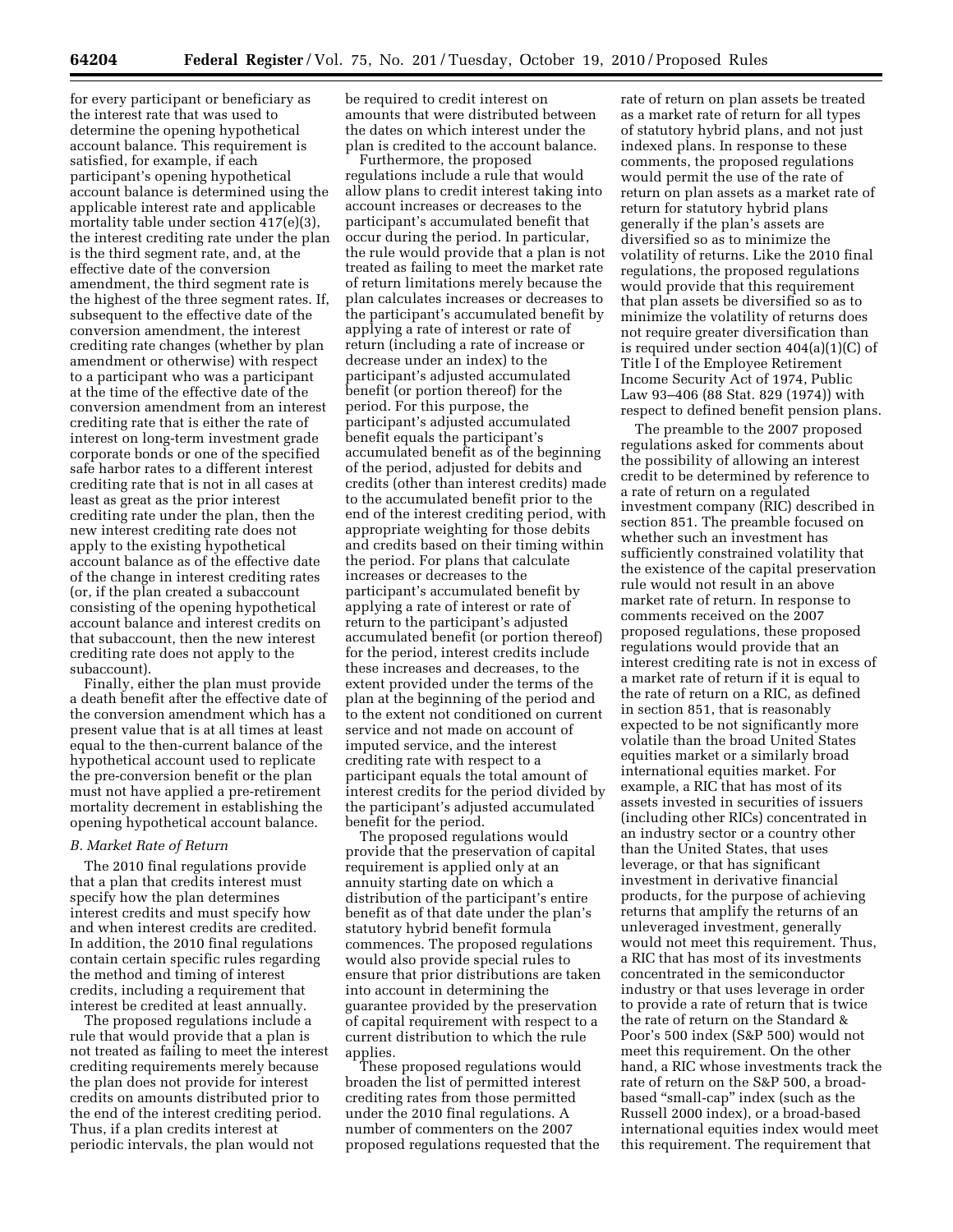the RIC's investments not be concentrated in an industry sector or a specific international country is intended to limit the volatility of the returns, as well as the risk inherent in non-diversified investments. Similarly, the requirement that the RIC not provide leveraged returns is intended both to ensure that rates provided by the RIC do not exceed an unleveraged market rate as well as to limit the volatility of the returns provided. Subject to these requirements, the proposed rule is intended to provide plan sponsors with greater flexibility in choosing an equitybased rate than would be provided if the regulations were to list particular equity-based rates that satisfy the market rate of return requirement.

The preamble to the 2007 proposed regulations requested comments as to how to implement a rule that provides that interest credits are determined under the greater of two or more interest crediting rates without violating the market rate of return limitation. In response to such comments, these proposed regulations would provide that in certain limited circumstances a plan can provide interest credits based on the greater of two or more interest crediting rates without exceeding a market rate of return.

The Treasury Department and the IRS have modeled the historical distribution of rates of interest on long-term investment grade corporate bonds and have determined that those rates have only infrequently been lower than 4 percent and, when lower, were generally lower by small amounts and for limited durations. Therefore, the increase in the effective rate of return resulting from adding an annual 4 percent floor to one of these bond rates has historically been small enough that the effective rate of return is not in excess of a market rate of return. As a result, the proposed rules would provide that it is permissible for a plan to utilize an annual floor of 4 percent in conjunction with a permissible bond rate. Specifically, the proposed regulations would provide that a plan does not provide an interest crediting rate that is in excess of a market rate of return merely because the plan provides that the interest crediting rate for an interest crediting period equals the greater of the rate of interest on longterm investment grade corporate bonds (or one of the safe harbor rates that, under the regulations, are deemed not to be in excess of that rate) and an annual interest rate of 4 percent.

This rule permitting a plan to utilize an annual floor of 4 percent in conjunction with a permissible bondbased rate would also permit plans that

credit interest more frequently than annually using a permissible bondbased rate to also utilize a periodic floor that is a pro rata portion of an annual 4 percent floor. Thus, plans that credit interest more frequently than annually could provide an effective annual floor that is greater than 4 percent, both due to the effect of compounding because the floor would be applied more frequently than annually and because the floor would be applied in any period that the bond-based rate was below the floor, even if the annual rate exceeded 4 percent for the plan year. However, given the nature of bond-based rates, including the serial correlation of rates from one period to the next, as well as the fact that 4 percent is not expected to exceed a permissible bond-based rate except infrequently, by small amounts, and for limited durations, in most instances a periodic floor that is based on a 4 percent annual floor will not provide a floor that is significantly different than an annual floor of 4 percent.

In contrast, because of the volatility of equity-based rates, adding an annual floor to an equity-based rate often provides a cumulative rate of return that far exceeds the rate of return provided by the equity-based rate without such floor. It should also be noted that commenters on the 2007 proposed regulations generally did not request that such an annual floor be permitted (perhaps in recognition that a minimum guaranteed annual return when applied to equity-based rates could have a significant impact on funding). Accordingly, the proposed regulations would not allow the use of an annual floor in conjunction with the rate of return on plan assets or on a permissible RIC.

On the other hand, if, instead of applying a floor on each year's rate of return, a cumulative floor is applied to an equity-based rate, the effective rate of return is not necessarily substantially greater than the rate of return provided without the floor. Specifically, the Treasury Department and the IRS have determined that, based on the modeling of long-term historical returns, a 3 percent floor that applies cumulatively (in the aggregate from the date of each principal credit until the annuity starting date, without a floor on the rate of return provided in any interim period) could be combined with any permissible rate (including a permissible equity-based rate), without increasing the effective rate of return to such an extent that the effective rate of return would be in excess of a market rate of return. As a result, the proposed rule would provide that a plan that

determines interest credits using any particular interest crediting rate that satisfies the market rate of return limitation does not provide an effective interest crediting rate in excess of a market rate of return merely because the plan provides that the participant's benefit, as of the participant's annuity starting date, is equal to the greater of the benefit determined using the interest crediting rate and the benefit determined as if the plan had used a fixed annual interest crediting rate equal to 3 percent (or a rate not in excess of 3 percent) for principal credits in all years. This rule in the proposed regulations that allows for plans to utilize a cumulative floor of up to 3 percent would also allow plans some additional flexibility in design. Thus, for example, a plan that utilizes annual ceilings in conjunction with a permissible rate could also provide a cumulative floor of up to 3 percent.

Similar to the rules with respect to application of the preservation of capital requirement, the proposed regulations would provide that the determination of the guarantee provided by any cumulative floor with respect to the participant's benefit is made only at an annuity starting date on which a distribution of the participant's entire benefit as of that date under the plan's statutory hybrid benefit formula commences. The proposed regulations would also provide special rules to ensure that prior distributions are taken into account in determining whether the guarantee exceeds the benefit otherwise provided under the plan.

In addition to permitting certain fixed floors to be applied to variable rates, the proposed regulations would also permit a standalone fixed rate of interest to be used for interest crediting purposes. While the statutory language at section 411(b)(5)(B)(i)(I) does not explicitly reference a fixed interest crediting rate, the reference to "a reasonable minimum guaranteed rate of return'' and the reference to ''the greater of a fixed or variable rate of return" necessarily mean that some fixed rate must also be permissible. Further, the statutory language at section  $411(b)(5)(B)(i)(III)$ specifically authorizes the Treasury Department to issue regulations permitting a fixed rate of interest under the rules relating to a market rate of return. However, reconciling a fixed interest crediting rate with the statutory requirement that an interest crediting rate ''*for any plan year* shall be at a rate which is not greater than a market rate of return'' [emphasis added] presents unique challenges because, by definition, fixed rates do not adjust with the market. As a result, the use of any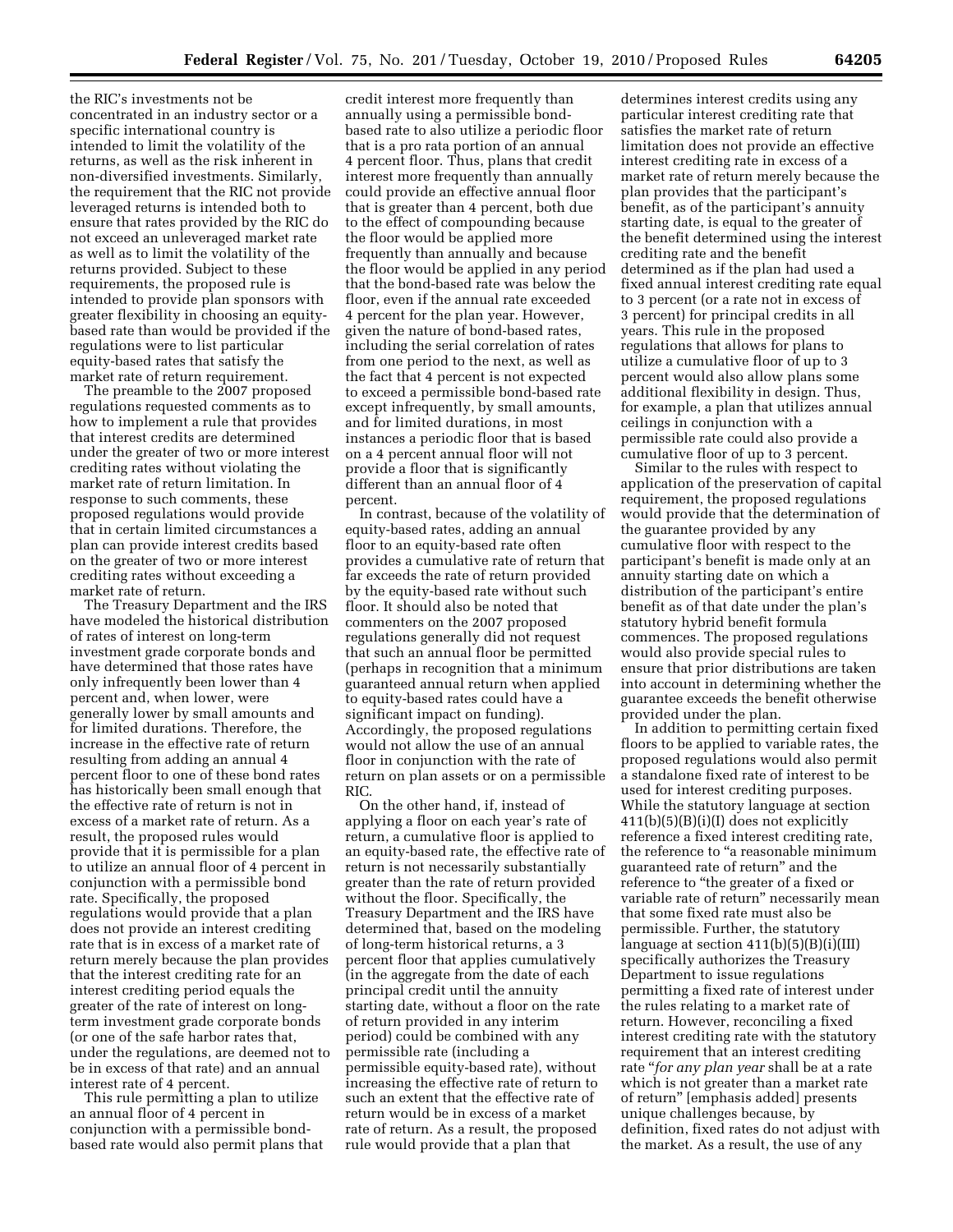fixed rate will result in an interest crediting rate that is above a thencurrent market rate of interest during any period in which the current market rate falls below the fixed rate.

In light of this fact, the Treasury Department and the IRS believe that, in order to satisfy the market rate of return requirement, any fixed interest crediting rate allowed under the rules must not be expected to exceed future market rates of interest, except infrequently, by small amounts, and for limited durations. Based on the historical modeling described above, the Treasury Department and the IRS have determined that a 5 percent fixed rate satisfies these criteria and that any higher fixed rate would result in an effective rate of return that is in excess of a market rate of return.

Specifically, the proposed rules would provide that an annual interest crediting rate of a fixed 5 percent is a safe harbor rate deemed to be not in excess of the rate of interest on longterm investment grade corporate bonds. As a result, an interest crediting rate of a fixed 5 percent would satisfy the market rate of return limitation. In addition, the special section 411(d)(6) rule set forth in the 2010 final regulations with respect to certain changes in interest crediting rates would apply to an interest crediting rate of a fixed 5 percent and, as a result, a plan amendment that changes the interest crediting rate under the plan to the third segment rate from a fixed 5 percent is deemed to satisfy the requirements of section 411(d)(6), provided certain requirements are met.

The 2010 final regulations provide that §§ 1.411(b)(5)–1(d)(1)(iii), 1.411(b)(5)–1(d)(1)(vi), and 1.411(b)(5)– 1(d)(6), which provide that the regulations set forth the exclusive list of interest crediting rates and combinations of interest crediting rates that satisfy the market rate of return requirement under section 411(b)(5), apply to plan years that begin on or after January 1, 2012. For plan years that begin before January 1, 2012, statutory hybrid plans may utilize a rate that is permissible under the 2010 final regulations or these proposed regulations for purposes of satisfying the statutory market rate of return requirement.

#### *C. Plan Termination*

The proposed regulations would provide guidance with respect to the application of the rules of section 411(b)(5)(B)(vi), which require special plan provisions relating to interest crediting rates and annuity conversion rates that apply when the plan is

terminated. Under the proposed regulations, a statutory hybrid plan is treated as meeting the market rate of return requirements only if the terms of the plan satisfy the rules in the regulations relating to section 411(b)(5)(B)(vi). Title IV of ERISA also imposes special rules that apply when a single employer pension plan is terminated (including special rules relating to plan amendments). See regulations of the Pension Benefit Guaranty Corporation for additional rules that apply when a pension plan is terminated.

These proposed regulations reflect the statutory requirement that a plan provide that, if the interest crediting rate used to determine a participant's accumulated benefit (or a portion thereof) varied (that is, was not a constant fixed rate) during the 5-year period ending on the plan termination date, then the interest crediting rate used to determine the participant's accumulated benefit under the plan after the date of plan termination is equal to the average of the rates used under the plan during the 5-year period ending on the plan termination date. If the interest crediting rate used to determine a participant's accumulated benefit (or a portion thereof) was instead a single fixed rate for all periods during the 5-year period ending on the plan termination date, then the interest crediting rate used to determine the participant's accumulated benefit after the date of plan termination would be equal to that fixed rate.

Under this rule, the interest crediting rate used after plan termination would be based on the average of the rates that applied under the plan during the 5 year period preceding plan termination, without regard to whether this average rate exceeds then-current market rates of return (but, in determining the average rate, a rate would only be taken into account to the extent that the rate did not exceed a market rate of return when the rate actually applied). For purposes of this calculation, the proposed regulations would provide that, subject to certain other rules described in this preamble, the average of the rates used under the plan during the 5-year period ending on the termination date is determined with respect to a participant as the arithmetic average, expressed as an annual rate, of the applicable interest crediting rates that applied in the 5-year period. In determining this average, each interest crediting period for which the interest crediting date is within the 5-year period ending on the plan termination date would be taken into account, with interest crediting rates for periods that are less than a year in

length adjusted and weighted proportionately. However, under this rule, if a period begins on or before the date that is 5 years before the termination date and ends within the 5 year period ending on the plan termination date, the period would be weighted as though the entire period were within the 5-year period ending on the plan termination date.

Section 411(b)(5)(B)(vi) does not explicitly provide rules with respect to plans that determine interest credits based on equity-based rates of return that may involve potential losses. Since the trailing 5-year average of an equitybased rate of return may have little, if any, correlation to the actual future equity-based rate of return, the Treasury Department and the IRS do not believe it is appropriate to provide that the trailing 5-year average of such rate of return be used to determine benefits after plan termination. In such cases, the Treasury Department and the IRS believe that it is appropriate to apply a bond-based rule instead. Thus, the proposed regulations would provide that, with respect to an interest crediting rate used to determine a participant's accumulated benefit for an interest crediting period during the 5-year period ending on the termination date that is not a fixed interest rate or a bondbased rate of interest (or is based on a variable rate that is not permissible under the regulations), the terms of the plan must provide that, for purposes of determining the average upon plan termination, the interest crediting rate for the interest crediting period is deemed to be equal to the third segment rate for the last calendar month ending before the beginning of the interest crediting period, as adjusted for any actual applicable floors and ceilings that applied to the rate of return in the period, but without regard to any reductions that applied to the rate of return in the period. Thus, for example, if the actual interest crediting rate in an interest crediting period was equal to the rate of return on plan assets, but not greater than 5 percent, then for purposes of determining the plan's average interest crediting rate, the interest crediting rate for that interest crediting period would be deemed to equal to the lesser of the applicable third segment rate for the period and 5 percent. However, if the actual interest crediting rate in an interest crediting period was equal to the rate of return on plan assets minus 200 basis points, then for purposes of determining the plan's average interest crediting rate, the interest crediting rate for that interest crediting period would be deemed to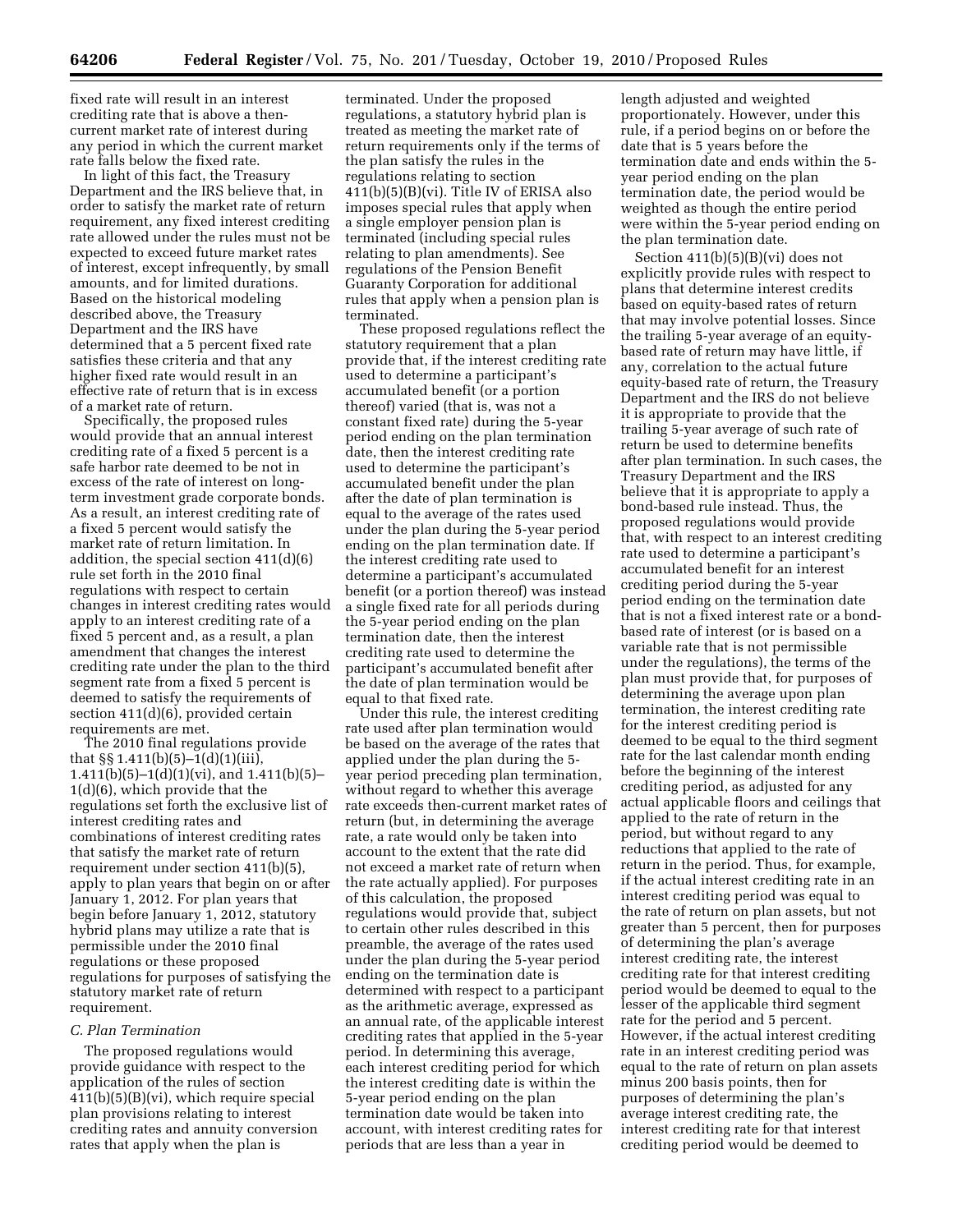equal the third segment rate (not the third segment rate minus 200 basis points). See the request for comments in this preamble under the heading ''Comments and Public Hearing'' regarding the application of floors, ceilings, and reductions for purposes of the plan termination provisions when the third segment rate is substituted for an equity-based rate.

As provided in section 411(b)(5)(B)(i), the regulations require that the terms of the plan also provide that the interest rate and mortality table (including tabular adjustment factors) used on and after plan termination for purposes of determining the amount of any benefit under the plan payable in the form of an annuity (commencing at or after normal retirement age) be based on the interest rate and mortality table specified under the plan for that purpose as of the termination date, except that if the interest rate is a variable rate, the interest rate is instead based on the rules described in the preceding paragraphs of this preamble using a 5 year average.

A number of special rules apply for purposes of determining the interest crediting rate that applies after plan termination. In particular, for purposes of determining the average rate during the five-year period ending on plan termination, the interest crediting rate that applied for each interest crediting period is generally the ongoing interest crediting rate that was specified under the plan in that period, without regard to any section 411(d)(6) protected benefit using an old interest crediting rate. However, if, at the end of the last interest crediting period prior to plan termination, the participant's accumulated benefit is based on a section 411(d)(6) protected benefit that results from a prior amendment to change the rate of interest crediting applicable under the plan, then, for purposes of determining the average rate, the pre-amendment interest crediting rate is treated as having applied for each interest crediting period after the date of the interest crediting rate change. In addition, the proposed regulations would provide that if the plan determines a participant's interest credits in any interest crediting period by applying different rates to different predetermined portions of the accumulated benefit as permissible under the regulations, then the participant's interest crediting rate for the interest crediting period is assumed for purposes of the plan termination provisions to be the weighted average of the fixed interest rates, determined under the plan termination rules, that

apply to each portion of the accumulated benefit.

Furthermore, to reduce the administrative burden and to determine the average rate for each participant based on 5 years of interest crediting data, if the plan provided for interest credits for any interest crediting period in which, pursuant to the terms of the plan, the individual was not eligible to receive interest credits (because the individual was not a participant or beneficiary in the relevant interest crediting period or otherwise), then, for purposes of determining the interest crediting rate that applies after plan termination, the individual is treated as though the individual received interest credits in that period using the interest crediting rate that applied in that period under the terms of the plan to determine the benefit of a similarly situated participant or beneficiary who was eligible to receive interest credits. However, if, under the terms of the plan, the individual was not eligible to receive any interest credits during the entire 5-year period ending on the plan termination date, then the rules fixing the interest crediting rate do not apply to determine the individual's benefit after plan termination.

The proposed regulations include examples to illustrate the application of these plan termination rules, including how these rules would apply where a plan bases its interest crediting rate on a weighted average of more than one rate, how these rules would apply where the plan's ongoing interest crediting rate is an equity-based rate of return, and how these rules would apply to a participant whose benefits are determined where the plan had switched interest crediting rates in the past and where the interest credit prior to termination was determined by applying the old rate to the benefit attributable to principal credits before the applicable amendment date.

## *D. Special Rule With Respect to Changes in Interest Crediting Rates Where Plan Provides Section 411(d)(6) Protection*

An inherent tension exists between the requirement not to reduce a participant's accrued benefit and the requirement that an interest crediting rate not be in excess of a market rate of return that makes changes in interest crediting rates difficult to implement for statutory hybrid plans in many circumstances. This is because, in order to satisfy section 411(d)(6), a participant's benefit can never be less than the pre-amendment benefit increased for periods after the amendment using the pre-amendment

interest crediting rate, thereby effectively requiring a minimum interest crediting rate. In light of this tension, the proposed regulations would create a special market rate of return rule that applies in the case of an amendment to change the plan's interest crediting rate.

In particular, the proposed rule would provide that, in the case of an amendment to change a plan's interest crediting rate for periods after the applicable amendment date from one interest crediting rate (the old rate) that is not in excess of a market rate of return to another interest crediting rate (the new rate) that is not in excess of a market rate of return, the plan's effective interest crediting rate is not in excess of a market rate of return merely because the plan provides for the benefit of any participant who is benefiting under the plan on the applicable amendment date to never be less than what it would be if the old rate had continued but without taking into account any principal credits after the applicable amendment date. A pattern of repeated plan amendments each of which provides for a prospective change in the plan's interest crediting rate with respect to the benefit as of the applicable amendment date will be treated as resulting in the ongoing plan terms providing that the interest crediting rate equals the greater of each of the interest crediting rates, so that the special rule in the preceding sentence would not apply. See § 1.411(d)–4, A– 1(c)(1). Thus, in such cases the plan will be treated as providing a rate of return that is in excess of a market rate of return, unless the resulting greater-of rate satisfies the market rate of return rules.

## *E. Special Rule With Respect to Interest Crediting Rate After Normal Retirement Age*

In coordination with the rules under section 411(a)(13)(A) (as described in section I of this preamble) that apply with respect to the benefit determined as of each annuity starting date after normal retirement age, the proposed regulations would provide that a statutory hybrid plan is not treated as providing an effective interest crediting rate that is in excess of a market rate of return merely because the plan provides that the participant's benefit, as of each annuity starting date after normal retirement age, is equal to the greater of the benefit determined using an interest crediting rate that is not otherwise in excess of a market rate of return and the benefit that satisfies the requirements of section 411(a)(2). Thus, for example, a cash balance plan would not be treated as providing an effective interest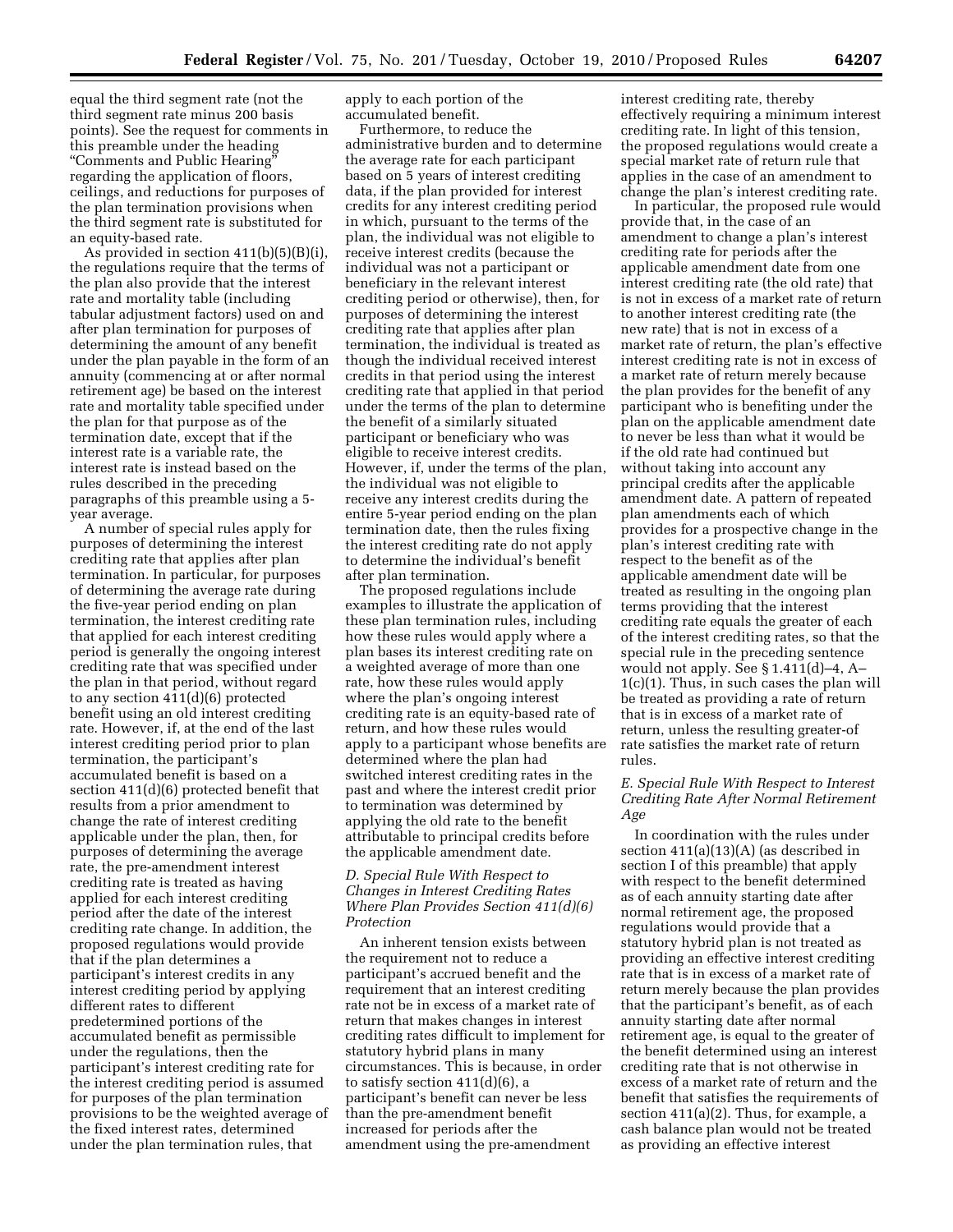crediting rate in excess of a market rate of return merely because the plan credits interest after normal retirement age at a rate that is sufficient to provide any required actuarial increases.

## **IV. Changes in Interest Crediting Rates and Code Section 411(d)(6)**

### *A. Background*

An amendment to change a plan's interest crediting rate that only applies with respect to benefits that have not yet accrued (such as where the plan establishes a second hypothetical account balance for future principal credits to which a different interest crediting rate is applied) would not result in a reduction in accrued benefits attributable to service before the applicable amendment date and, therefore, such a change would not violate section  $411(d)(6).4$  However, except to the extent permitted under section 1107 of PPA '06 or as otherwise described in section IV of this preamble, an amendment to change a plan's future interest crediting rate with respect to benefits that have already accrued (in other words, with respect to an existing account balance) must satisfy section 411(d)(6) if the change could result in interest credits that are smaller as of any date after the applicable amendment date than the interest credits that would be credited without regard to the amendment.5

### *B. Special Section 411(d)(6) Rule With Respect to Changes in Future Interest Crediting Rates*

Under the 2010 final regulations, a plan is not treated as providing smaller interest credits after the applicable amendment date merely because the amendment changes the plan's future interest crediting rate with respect to benefits that have already accrued to the rate of interest on long-term investment grade corporate bonds (the third segment rate under section  $430(h)(2)(C(iii))$  from one of the other bond-based safe harbor rates permitted under the 2010 final regulations (for example, a rate based on Treasury bonds with any of the margins specified in the

regulations or an eligible cost-of-living index). However, the change is permitted only if: (1) The effective date of the amendment is at least 30 days after adoption, (2) the new interest crediting rate only applies to interest to be credited after the effective date of the amendment, and (3) on the effective date of the amendment, the new interest crediting rate is not lower than the interest crediting rate that would have applied in the absence of the amendment.

## *C. Changes That Would Otherwise Violate Section 411(d)(6) But That Are Made to the Extent Necessary To Satisfy Section 411(b)(5)*

After these proposed regulations under sections 411(a)(13) and 411(b)(5) are issued as final regulations, it is expected that relief from the requirements of section 411(d)(6) will be granted for a plan amendment that eliminates or reduces a section 411(d)(6) protected benefit, provided that the amendment is adopted before those final regulations apply to the plan, and the elimination or reduction is made only to the extent necessary to enable the plan to meet the requirements of section  $411(b)(5)$ .<sup>6</sup> It is expected that this section 411(d)(6) relief will be available in the case of an amendment that reduces the future interest crediting rate with respect to benefits that have already accrued from a rate that is in excess of a market rate of return under the final market rate of return rules to the extent necessary to constitute a permissible rate under the final market rate of return rules. However, it is expected that this relief would not permit a plan with an interest crediting rate within the list of permitted rates under the final market rate of return rules to change to another permitted rate because the change would not be necessary to enable the plan to satisfy the requirements of section 411(b)(5). Similarly, it is expected that this relief would not permit a plan with an interest crediting rate that is impermissible under the final market rate of return rules to change to a permissible rate using less than the maximum permitted margin for that rate because the reduction would be more than necessary to enable the plan to satisfy the

requirements of section 411(b)(5). For purposes of the preceding sentence, a rate without an associated margin is treated as having a maximum permitted margin of zero. See the request for comments, under the heading ''Comments and Public Hearing'' in this preamble, regarding limitations on the scope of this anticipated relief under § 1.411(d)–4, A–2(b)(2)(i) because the relief must be limited to amendments that change a plan's interest crediting rate only to the extent necessary to enable the plan to satisfy the requirements of section 411(b)(5).

#### **Proposed Effective/Applicability Dates**

The specific rules that would be implemented under the proposed regulations generally would apply to plan years that begin on or after January 1, 2012. However, as stated in the preamble to the 2010 final regulations, a plan is permitted to rely on the provisions of these proposed regulations, as well as the 2010 final regulations, the 2007 proposed regulations, and Notice 2007–6, for purposes of satisfying the requirements of sections 411(a)(13) and 411(b)(5) for periods before the regulatory effective date.

#### **Special Analyses**

It has been determined that these proposed regulations are not a significant regulatory action as defined in Executive Order 12866. Therefore, a regulatory assessment is not required. It also has been determined that section 553(b) of the Administrative Procedure Act (5 U.S.C. chapter 5) does not apply to these regulations, and because the regulation does not impose a collection of information on small entities, the Regulatory Flexibility Act (5 U.S.C. chapter 6) does not apply. Pursuant to section 7805(f) of the Code, these regulations have been submitted to the Chief Counsel for Advocacy of the Small Business Administration for comment on its impact on small business.

#### **Comments and Public Hearing**

Before these proposed regulations are adopted as final regulations, consideration will be given to any written (a signed original and eight (8) copies) or electronic comments that are submitted timely to the IRS. The Treasury Department and the IRS specifically request comments on the clarity of the proposed regulations and how they may be made easier to understand.

In addition to comments on issues addressed in these proposed regulations, the Treasury Department

<sup>4</sup>However, see section 204(h) of ERISA and section 4980F of the Code for notice requirements relating to amendments that provide for a significant reduction in the rate of future benefit accrual.

<sup>5</sup>Except to the extent permitted under section 411(d)(6) and §§ 1.411(d)–3 and 1.411(d)–4, another Code provision, or another statutory provision such as section 1107 of PPA '06, section 411(d)(6) prohibits a plan amendment that decreases a participant's accrued benefits or that has the effect of eliminating or reducing an early retirement benefit or retirement-type subsidy, or eliminating an optional form of benefit, with respect to benefits attributable to service before the amendment.

<sup>6</sup>Announcement 2009–82 and Notice 2009–97 stated that the IRS and the Treasury Department expected to provide such relief. While Notice 2009– 97 indicated the relief would only apply if the amendment is adopted by the last day of the first plan year that begins on or after January 1, 2010, this preamble supersedes that applicability date to provide that it is expected that this relief would apply if the amendment is adopted before final regulations that finalize these proposed regulations apply to the plan.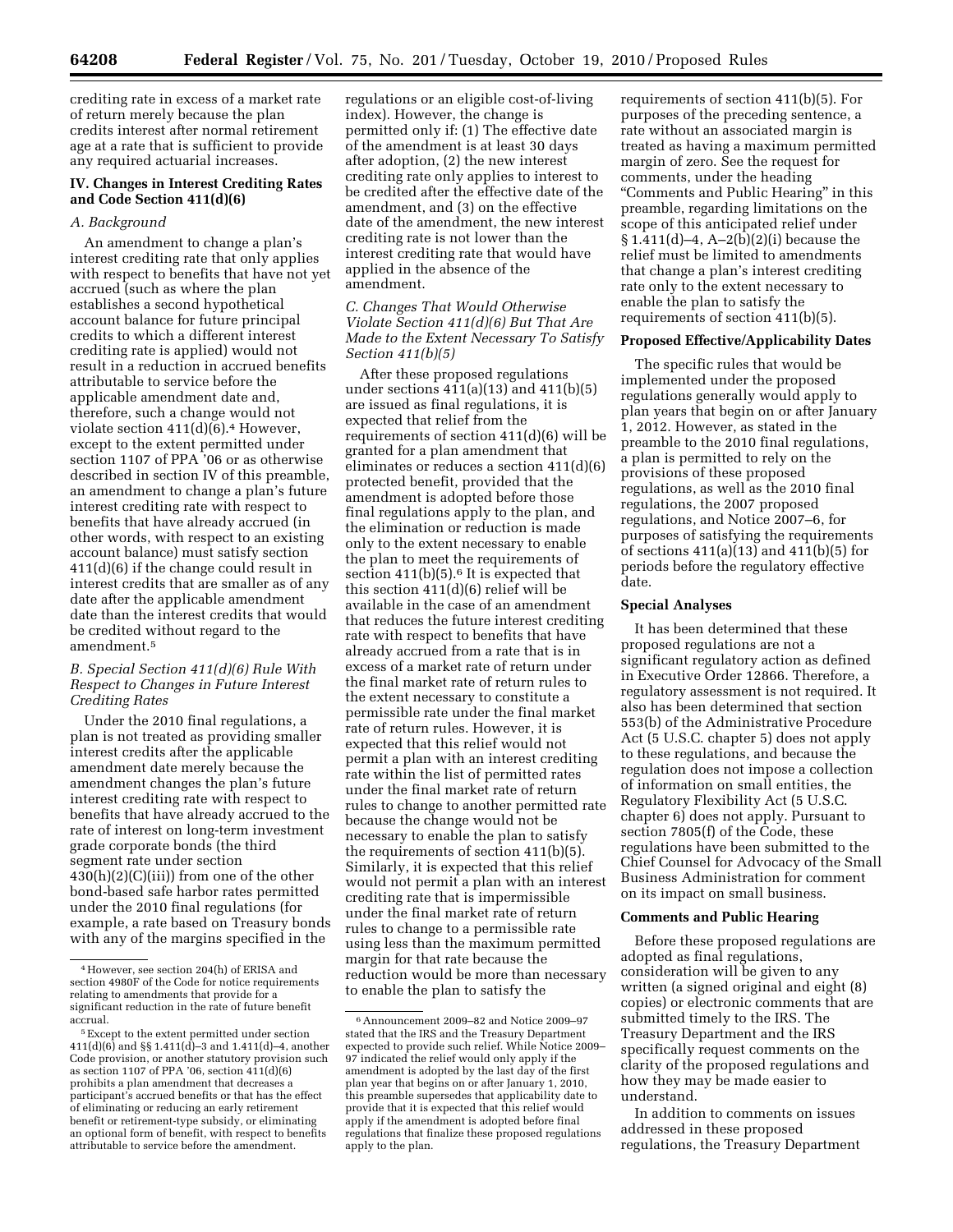and the IRS specifically request comments on the following issues:

• Should a defined benefit plan that expresses a participant's accumulated benefit as a current single-sum dollar amount and that does not provide for interest credits be excluded from the definition of a statutory hybrid plan?

• In the case of a statutory hybrid plan that credits interest using an interest crediting rate equal to the rate of return on a RIC, how does section 411(d)(6) apply if the underlying RIC subsequently ceases to exist?

• The proposed regulations permit certain fixed interest crediting rates (a fixed 5 percent rate for any year, the greater of 4 percent or certain bondbased indices for any year, and a cumulative minimum 3 percent annual rate). Comments regarding these specific proposed rules should take into account how any general legal standard for a market rate of return would be applied in different economic circumstances with variable interest rate markets, as well as the related ability that would generally be available under these proposed regulations at § 1.411(b)(5)– 1(e)(3)(iii) for the plan sponsor to change the crediting rate on an existing hypothetical account balance for active participants from one interest crediting rate to another, including the risk that whatever fixed rate is permitted might allow a plan's interest credits to exceed market rates of interest either frequently, by an amount that might be large, or for an extended duration. Commenters recommending any additional types of rates of return than those in these proposed regulations should justify how those rates meet a market rate of return, taking into account the minimum guarantee rules.

• Should a statutory hybrid plan be able to offer participants a menu of hypothetical investment options (including a life-cycle investment option, whereby participants are automatically transitioned incrementally at certain ages from a blended rate that is more heavily equityweighted to a rate that is more heavily bond-weighted) and, if so, what plan qualification issues (*i.e.,* forfeiture, section  $411(d)(6)$ , market rate of return, and other section 411(b)(5) issues) arise under such a plan design? In particular, do the following events raise issues: (1) A participant elects to switch from one investment option to another; (2) a bond index or RIC underlying one of the investment options ceases to exist; (3) the plan is amended to eliminate an investment option; (4) a participant elects to switch from an investment option with a cumulative minimum to an investment option without a

cumulative minimum (or vice versa); or (5) the plan is terminated and, pursuant to the special rules that apply upon plan termination, the interest crediting rate that applies to determine a participant's benefit after plan termination must be fixed?

• How does a statutory hybrid plan that provides benefits under a statutory hybrid benefit formula other than a lump sum-based benefit formula (such as a plan that provides for indexing as described in section 411(b)(5)(E))—a plan to which section 411(a)(13)(A) does not apply—ensure compliance with the minimum present value rules of section 417(e)?

• How does a statutory hybrid plan determine the section 417(e) minimum present value of the participant's benefit where a portion of the benefit is determined based partly on the benefit under a lump sum-based benefit formula, although that portion is not determined under a lump sum-based benefit formula? For example, where a portion of the accrued benefit is equal to the excess of the benefit under a traditional defined benefit formula over the benefit under a hypothetical account formula, how is the present value of that portion of the accrued benefit determined?

• Should the proposed alternative method of satisfying the conversion protection requirements that does not require a comparison of benefits at the annuity starting date be broadened to apply to forms of distribution other than a single-sum distribution? If this rule should be broadened, what rules would ensure that the benefit attributable to the opening hypothetical account balance is not less than the benefit available under the same generalized optional form under the pre-conversion formula (which may include subsidized early retirement benefits and other retirement-type subsidies) consistent with the goal of having a simplified alternative?

• How does a statutory hybrid plan that uses a variable interest crediting rate that may potentially be negative satisfy the fractional rule of section  $411(b)(1)(C)$  if the 133<sup>1</sup>/<sub>3</sub> percent rule of section  $411(b)(1)(B)$  is not satisfied?

• For purposes of the plan termination rules, should a floor, ceiling, or reduction that applied to an equity-based rate in an interest crediting period be treated as applying in the same manner to the third segment rate or is it appropriate for such an adjustment to be disregarded or otherwise modified for purposes of such rules?

• Under the relief to be provided pursuant to § 1.411(d)–4, A–2(b)(2)(i),

which authorizes amendments that reduce a section 411(d)(6) protected benefit only to the extent necessary to satisfy the requirements of section 411(b)(5), should a statutory hybrid plan with an interest crediting rate that is impermissible under the final market rate of return rules be permitted to be amended to change the future interest crediting rate with respect to benefits that have already accrued to any permissible rate using the maximum permitted margin for that rate or should that be dependent upon the reasons that the pre-amendment rate exceeded a market rate of return? Thus, for example, should a plan with an impermissible bond-based rate (without a fixed component) be permitted to switch to any permissible rate, bondbased or otherwise, using the maximum permitted margin for that rate? Should a plan with an impermissibly high standalone fixed rate be permitted to switch to the maximum rate of any type, should it be permitted to switch to the maximum permitted bond-based rate with the maximum permitted floor for that rate (the third segment rate with a fixed 4 percent floor), or must it switch to the maximum permitted standalone fixed rate (a fixed rate of 5 percent)? Should a plan with a permissible bondbased rate but with an impermissibly high fixed floor be permitted to switch to the maximum rate of any type, should it be permitted to retain the preamendment bond-based rate while reducing the floor to the maximum permitted floor for that rate (a fixed 4 percent floor), should it be permitted to switch to the maximum permitted standalone fixed rate (a fixed rate of 5 percent), or must it switch to the maximum permitted bond-based rate with the maximum permitted floor for that rate (the third segment rate with a fixed 4 percent floor)?

All comments will be available for public inspection and copying. A public hearing has been scheduled for Wednesday, January 26, 2011, beginning at 10 a.m. in the Auditorium, Internal Revenue Service, 1111 Constitution Avenue, NW., Washington, DC. Due to building security procedures, visitors must enter at the Constitution Avenue entrance. In addition, all visitors must present photo identification to enter the building. Because of access restrictions, visitors will not be admitted beyond the immediate entrance area more than 30 minutes before the hearing starts. For information about having your name placed on the building access list to attend the hearing, see the **FOR FURTHER INFORMATION CONTACT** section of this preamble.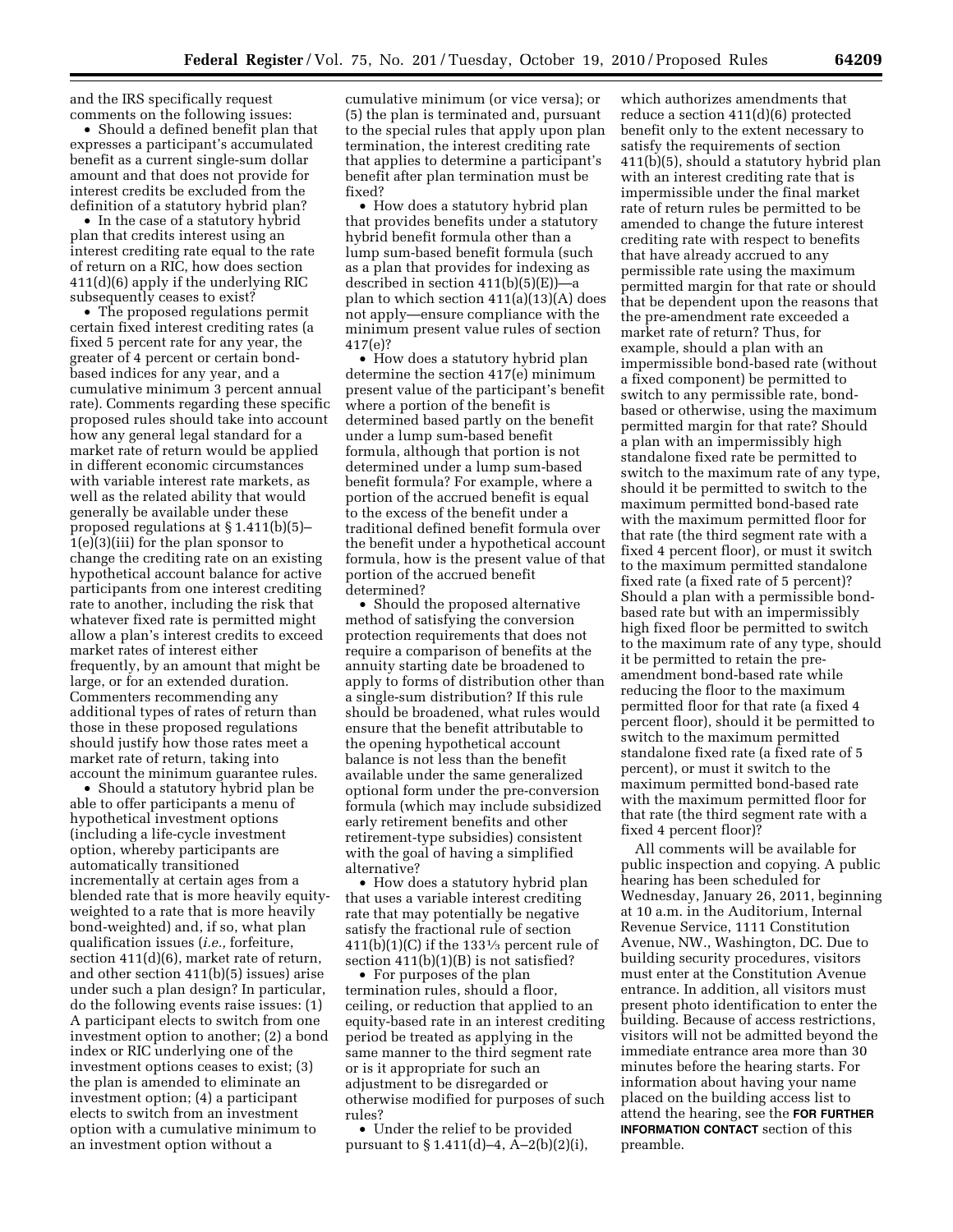The rules of 26 CFR 601.601(a)(3) apply to the hearing. Persons who wish to present oral comments at the hearing must submit written or electronic comments by Wednesday, January 12, 2011, and an outline of topics to be discussed and the amount of time to be devoted to each topic (a signed original and eight (8) copies) by Friday, January 14, 2011. A period of 10 minutes will be allotted to each person for making comments. An agenda showing the scheduling of the speakers will be prepared after the deadline for receiving outlines has passed. Copies of the agenda will be available free of charge at the hearing.

#### **Drafting Information**

The principal authors of these regulations are Neil S. Sandhu, Lauson C. Green, and Linda S. F. Marshall, Office of Division Counsel/Associate Chief Counsel (Tax Exempt and Government Entities). However, other personnel from the IRS and the Treasury Department participated in the development of these regulations.

#### **List of Subjects in 26 CFR Part 1**

Income taxes, Reporting and recordkeeping requirements.

#### **Proposed Amendments to the Regulations**

Accordingly, 26 CFR part 1 is proposed to be amended as follows:

### **PART 1—INCOME TAXES**

**Paragraph 1.** The authority citation for part 1 continues to read in part as follows:

**Authority:** 26 U.S.C. 7805 \* \* \*

**Par. 2.** Section 1.411(a)(13)–1 is amended by revising paragraphs (b)(2),  $(b)(3)$ ,  $(b)(4)$ , and  $(e)(2)(ii)$  to read as follows:

# **§ 1.411(a)(13)–1 Statutory hybrid plans.**

\* \* \* \* \*

(b) \* \* \* (2) *Requirements that lump sumbased benefit formula must satisfy to obtain relief*—(i) *In general.* The relief of paragraph (b)(1) of this section does not apply with respect to benefits determined under a lump sum-based benefit formula unless the requirements of paragraphs (b)(2)(ii) through (iv) of this section are satisfied.

(ii) *Benefit on or before normal retirement age.* A plan satisfies this paragraph  $(b)(2)(ii)$  only if, at all times on or before normal retirement age, the then-current balance of the hypothetical account or the then-current value of the accumulated percentage of the participant's final average compensation

is not less than the present value, determined using reasonable actuarial assumptions, of the portion of the participant's accrued benefit that is determined under the lump sum-based benefit formula. However, a plan is deemed to satisfy the requirement in the preceding sentence for periods before normal retirement age if, upon attainment of normal retirement age, the then-current balance of the hypothetical account or the then-current value of the accumulated percentage of the participant's final average compensation is actuarially equivalent (using reasonable actuarial assumptions) to the portion of the participant's accrued benefit that is determined under the lump sum-based benefit formula.

(iii) *Benefit after normal retirement age.* A plan satisfies this paragraph (b)(2)(iii) only if, as of each annuity starting date after normal retirement age, the then-current balance of the hypothetical account or the then-current value of the accumulated percentage of the participant's final average compensation—

(A) Satisfies the requirements of section 411(a)(2); or

(B) Would satisfy the requirements of section 411(a)(2) but for the fact that the plan suspends benefits in accordance with section  $411(a)(3)(B)$ .

(iv) *Reductions limited.* A plan satisfies this paragraph (b)(2)(iv) only if the balance of the hypothetical account or accumulated percentage of the participant's final average compensation may not be reduced except as a result of—

(A) Benefit payments under paragraph (b)(3) of this section;

(B) Qualified domestic relations orders under section 414(p);

(C) Forfeitures that are permitted under section 411(a) (such as charges for providing a qualified preretirement survivor annuity);

(D) Amendments that are permitted under section 411(d)(6); or

(E) Adjustments resulting from the application of interest credits (under the rules of § 1.411(b)(5)–1) that are negative for a period, for plans that express the accumulated benefit as the balance of a hypothetical account.

(3) *Alternative forms of distribution under a lump sum-based benefit formula*—(i) *Payment of current account balance or current value.* The relief of paragraph (b)(1) of this section applies with respect to a single-sum payment equal to the then-current balance of a hypothetical account maintained for the participant or the then-current value of an accumulated percentage of the participant's final average compensation.

(ii) *Payment of benefits that are actuarially equivalent to current account balance or current value.* With respect to the benefits under a lump sum-based benefit formula, the relief of paragraph (b)(1) of this section applies to an optional form of benefit that is determined as of the annuity starting date as the actuarial equivalent, using reasonable actuarial assumptions, of the then-current balance of a hypothetical account maintained for the participant or the then-current value of an accumulated percentage of the participant's final average compensation.

(iii) *Payment of benefits based on immediate annuity.* With respect to the benefits under a lump sum-based benefit formula, the relief of paragraph (b)(1) of this section applies to an optional form of benefit that is not subject to the minimum present value requirements of section 417(e) and that is determined under the plan as of the annuity starting date as the actuarial equivalent (using reasonable actuarial assumptions) of the optional form of benefit that—

(A) Commences as of the same annuity starting date;

(B) Is payable in the same generalized optional form (within the meaning of  $$1.411(d)-3(g)(8)]$  as the accrued benefit; and

(C) Is the actuarial equivalent (using reasonable actuarial assumptions) of the then-current balance of a hypothetical account maintained for the participant or the then-current value of an accumulated percentage of the participant's final average compensation.

(iv) *Payment of portion of current account balance or current value.* The relief of paragraph (b)(1) of this section applies on a proportionate basis to a payment of a portion of the benefit under a lump sum-based benefit formula that is not paid in a form otherwise described in this paragraph (b)(3), such as a payment of a specified dollar amount or percentage of the thencurrent balance of a hypothetical account maintained for the participant or then-current value of an accumulated percentage of the participant's final average compensation. Thus, for example, if a plan that expresses the participant's entire accumulated benefit as the balance of a hypothetical account distributes 40 percent of the participant's then-current hypothetical account balance in a single payment, the plan is treated as satisfying the requirements of section 411(a) and the minimum present value rules of section 417(e) with respect to 40 percent of the participant's then-current accrued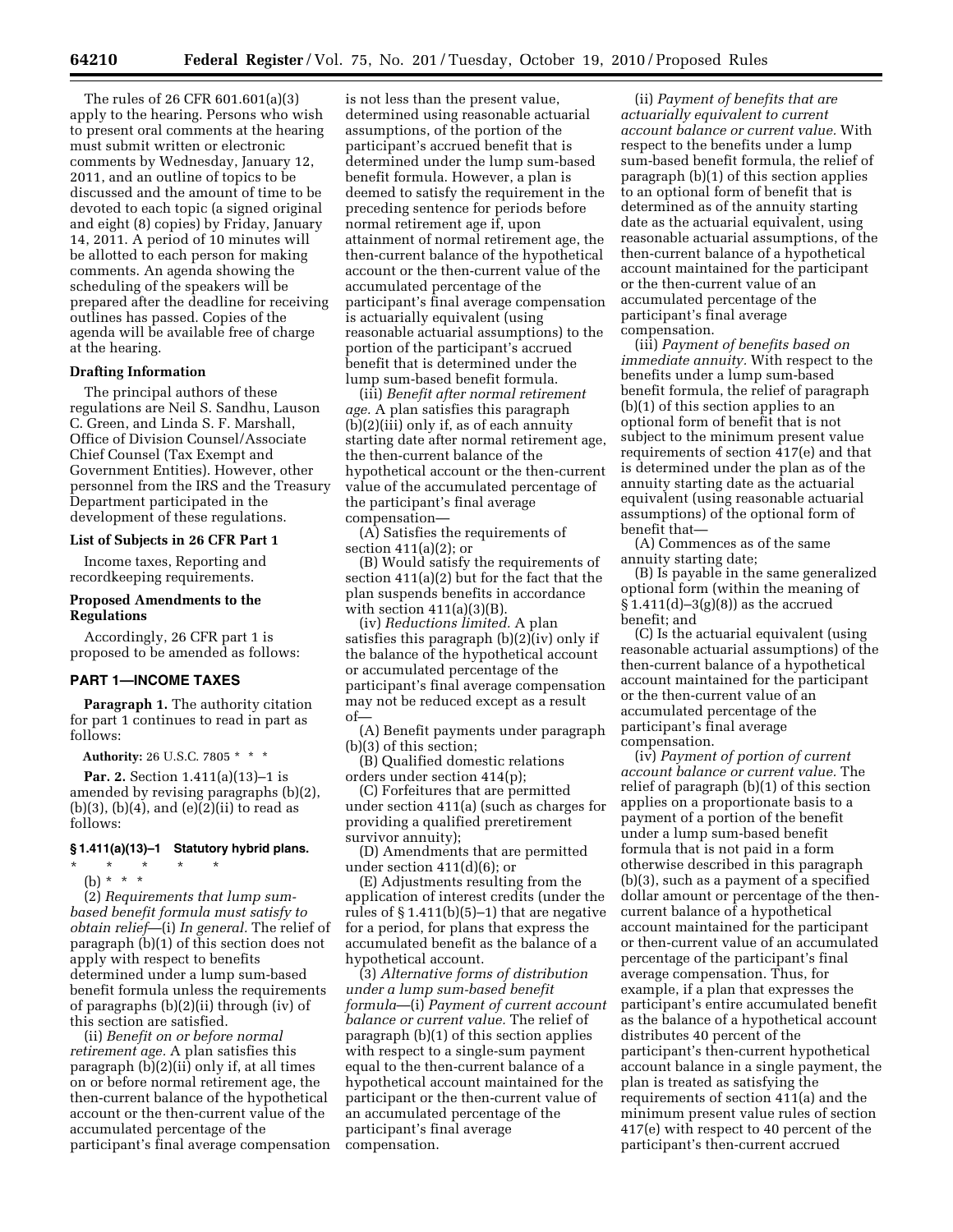benefit. See paragraph (b)(3)(ii) or (iii) of apply to plan years that begin on or after hypothetical account used to replicate this section for relief applicable with respect to a distribution with respect to the remainder (60 percent) of the participant's accumulated benefit.

(v) *Conditions for applicability.* This paragraph (b)(3) applies to a payment of benefits under a lump sum-based benefit formula only if the requirements of paragraph (b)(2) of this section are also satisfied.

(4) *Rules of application.* The relief of paragraph (b)(1) of this section applies only to the portion of the participant's benefit that is determined under a lump sum-based benefit formula and does not apply to any portion of the participant's benefit that is determined under a formula that is not a lump sum-based benefit formula. Thus, the following rules apply:

(i) *Greater-of formulas.* Where the participant's accrued benefit equals the greater of the benefit under a lump sumbased benefit formula and the benefit under another formula, a single-sum payment of the participant's entire benefit must equal the greater of the then-current accumulated benefit under the lump sum-based benefit formula and the present value, determined in accordance with section 417(e), of the benefit under the other formula. Applying this rule where the non-lump sum-based benefit formula provides a benefit equal to a pro rata portion of the benefit determined by projecting a future hypothetical account balance (including future principal credits), a single-sum payment of the participant's entire benefit must equal the greater of the then-current balance of the hypothetical account and the present value, determined in accordance with section 417(e), of the pro-rata benefit determined by projecting the future hypothetical account balance.

(ii) ''*Sum-of*'' *formulas.* Where the accrued benefit equals the sum of the benefit under a lump sum-based benefit formula plus the excess of the benefit under another formula over the benefit under the lump sum-based benefit formula, a single-sum payment of the participant's entire benefit must equal the then-current accumulated benefit under the lump sum-based benefit formula plus the excess of the present value, determined in accordance with section 417(e), of the benefit under the other formula over the present value, determined in accordance with section 417(e), of the benefit under the lump sum-based benefit formula.

- 
- \* \* \* \* \*
- (e) \* \* \*  $(2)^*$  \* \* \*
- 

(ii) *Special effective date.* Paragraphs  $(b)(2)$ ,  $(b)(3)$ , and  $(b)(4)$  of this section

January 1, 2012.

\* \* \* \* \* **Par. 3.** Section 1.411(b)–1 is amended by adding paragraph (b)(2)(ii)(G) and  $(b)(2)(ii)(H)$  to read as follows:

#### **§ 1.411(b)–1 Accrued benefit requirements.**

# \* \* \* \* \*

- (b) \* \* \*
- $(2)^* * * *$  $(ii) * * * *$
- 

(G) Special rule for multiple formulas. [Reserved]

(H) *Variable interest crediting rate under a statutory hybrid benefit formula.* For plan years that begin on or after January 1, 2012, a plan that determines any portion of the participant's accrued benefit pursuant to a statutory hybrid benefit formula (as defined in  $\S 1.411(a)(13)-1(d)(4)$  that utilizes an interest crediting rate described in  $\S 1.411(b)(5)-1(d)$  that is a variable rate that was less than zero for the prior plan year is not treated as failing to satisfy the requirements of paragraph (b)(2) of this section for the current plan year merely because the plan assumes for purposes of paragraph (b)(2) of this section that the variable rate is zero for the current plan year and all future plan years.

\* \* \* \* \* **Par. 4.** Section 1.411(b)(5)–1 is amended by:

1. Revising paragraph (c)(3)(iii).

2. Adding *Example 8* to paragraph  $(c)(5).$ 

3. Revising paragraphs (d)(1)(iv)(D),  $(d)(2)(ii)$ ,  $(d)(4)(iv)$ ,  $(d)(5)(ii)$ ,  $(d)(5)(iv)$ ,  $(d)(6)(ii), (d)(6)(iii), (e)(2), (e)(3)(iii),$  $(e)(4)$ , and  $(f)(2)(i)(B)$ .

The revisions and addition read as follows:

**§ 1.411(b)(5)–1 Reduction in rate of benefit accrual under a defined benefit plan.** 

\* \* \* \* \* (c) \* \* \*

 $(3) * * * *$ 

(iii) *Comparison of benefits at effective date of conversion amendment*—(A) *In general.* A plan satisfies the requirements of this paragraph (c)(3)(iii) with respect to a participant only if an opening hypothetical account balance is established to replicate the preconversion benefit and the requirements of paragraphs (c)(3)(iii)(B) through (c)(3)(iii)(G) of this section are each satisfied.

(B) *Single-sum payment.* At the annuity starting date, the participant elects to receive payment in the form of a single-sum distribution equal to the sum of the then-current balance of the

the pre-conversion benefit and the benefit attributable to post-conversion service under the post-conversion benefit formula.

(C) *Not less than pre-conversion benefit.* In accordance with section 411(d)(6), the aggregate benefit payable at the annuity starting date after the effective date of the conversion amendment is not less than the benefit described in paragraph (c)(2)(i)(A) of this section.

(D) *Form of pre-conversion benefit.*  The plan, as in effect immediately prior to the effective date of the conversion amendment, either did not provide a single-sum payment option (for benefits that cannot be immediately distributed under section 411(a)(11)) or provided a single-sum payment option that was based solely on the present value of the benefit payable at normal retirement age (or at date of benefit commencement, if later), and which was not based on the present value of the benefit payable commencing at any date prior to normal retirement age.

(E) *Minimum opening account balance.* The plan provides for the opening hypothetical account balance under paragraph (c)(3)(i) of this section to be established in accordance with rules under which the amount of this opening balance will not be less than the present value, determined in accordance with section 417(e), of the participant's accrued benefit under the plan immediately prior to the effective date of the conversion amendment.

(F) *Interest credits*—(*1*) *Requirement as of effective date of conversion amendment.* As of the effective date of the conversion amendment, the interest crediting rate under the plan is an interest crediting rate described in paragraph (d)(3) or (d)(4) of this section. In addition, as of that date, the value of the index used to determine the interest crediting rate under the plan is at least as great for every participant or beneficiary as the interest rate that was used pursuant to paragraph (c)(3)(iii)(E) of this section to determine the opening hypothetical account balance. This requirement is satisfied, for example, if each participant's opening hypothetical account balance is determined using the applicable interest rate and applicable mortality table under section 417(e)(3), the interest crediting rate under the plan is the third segment rate, and, at the effective date of the conversion amendment, the third segment rate is the highest of the three segment rates.

(*2*) *Requirement for later interest crediting rate changes.* If, subsequent to the effective date of the conversion amendment, the interest crediting rate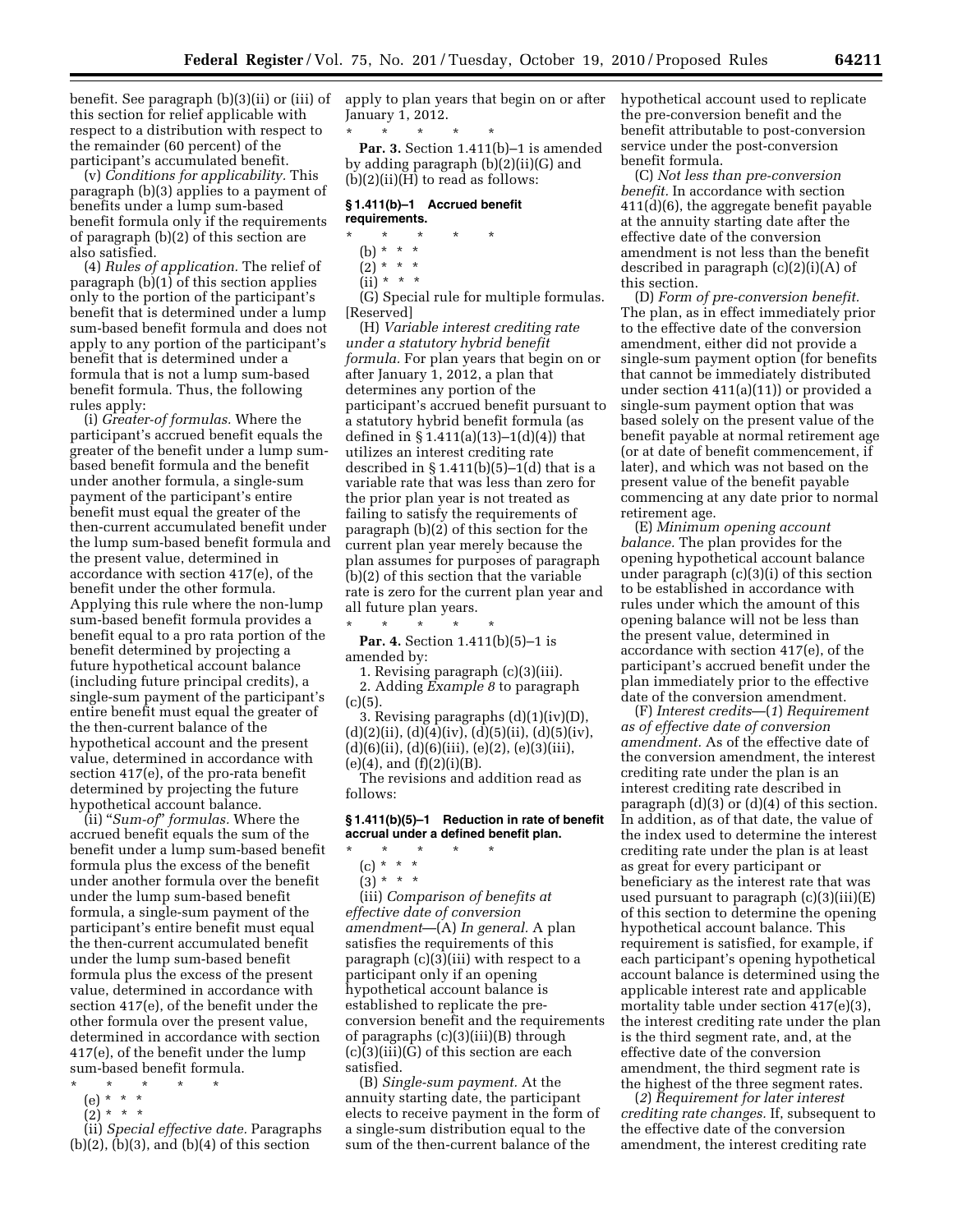changes (whether by plan amendment or otherwise) with respect to a participant who was a participant at the time of the effective date of the conversion amendment from a particular interest crediting rate described in paragraph (d)(3) or (d)(4) of this section to a different interest crediting rate that is not in all cases at least as great as the prior interest crediting rate under the plan, then the new interest crediting rate does not apply to the existing hypothetical account balance as of the effective date of the change in interest crediting rates (or, if the plan created a subaccount consisting of the opening hypothetical account balance and interest credits on that subaccount, then the new interest crediting rate does not apply to the subaccount).

(G) *Death benefits.* The plan either—

(*1*) Provides a death benefit after the effective date of the conversion amendment which has a present value that is at all times at least equal to the then-current balance of the hypothetical account used to replicate the preconversion benefit; or

(*2*) Applied no pre-retirement mortality decrement in establishing the opening hypothetical account balance under paragraph  $(c)(3)(iii)(E)$  of this section.

- \* \* \* \* \*
	- (c) \* \* \*
	- $(5) * * * *$

*Example 8.* (i) *Facts where plan establishes opening hypothetical account balance under paragraph (c)(3)(iii) of this section.* Employer O sponsors Plan F, a defined benefit plan that provides an accumulated benefit, payable as a straight life annuity commencing at age 65 (which is Plan F's normal retirement age), based on a percentage of highest average compensation times the participant's years of service. Plan F permits any participant who has had a severance from employment to elect payment in the following optional forms of benefit (with spousal consent if applicable), with any payment not made in a straight life annuity converted to an equivalent form based on reasonable actuarial assumptions: A straight life annuity; and a 50 percent, 75 percent, or 100 percent joint and survivor annuity. The payment of benefits may commence at any time after attainment of age 55, with an actuarial reduction if the commencement is before normal retirement age. In addition, the plan offers a single-sum payment after attainment of age 55 equal to the present value of the normal retirement benefit using the applicable interest rate and mortality table under section 417(e)(3) in effect under the terms of the plan on the annuity starting date. (These facts are the same as those in paragraph (i) of *Example 1.*)

(ii) *Facts relating to the conversion amendment and establishment of opening balance.* On January 1, 2012, Plan F is

amended to eliminate future accruals under the highest average compensation benefit formula and to base future benefit accruals on a hypothetical account balance. As of January 1, 2012, the plan establishes an opening hypothetical account balance for each individual who was a participant in the plan on December 31, 2011, equal to the present value of the participant's accumulated benefits, payable as a straight life annuity commencing at age 65, based on the actuarial assumptions then applicable under section 417(e)(3). New participants begin with a hypothetical account balance of zero on their date of participation. For service on or after January 1, 2012, each participant's hypothetical account balance is credited monthly with a pay credit equal to a specified percentage of the participant's compensation during the month and also with interest based on the third segment rate described in section 430(h)(2)(C)(iii). With respect to benefits under the hypothetical account balance, a participant is permitted to elect (with spousal consent) payment in the same generalized optional forms of benefit (even though different actuarial factors apply) as under the terms of the plan in effect before January 1, 2012, and also as a singlesum distribution. The plan provides that in no event will the benefit payable be less than the benefits attributable to service before January 1, 2012, to be determined under the terms of the plan as in effect immediately before the effective date of the amendment. In the event of death prior to the annuity starting date, the plan provides a death benefit equal to the hypothetical account balance (and allows a surviving spouse to elect payment in the form of an actuarially equivalent life annuity).

(iii) *Conclusion.* Plan F satisfies the requirements of paragraph (c)(3)(iii) of this section for participants who elect to receive payment in the form of a single-sum distribution equal to the hypothetical account balance in accordance with the requirements of paragraph (c)(3)(iii)(B) of this section for the following reasons. First, Plan F satisfies the requirements of paragraph (c)(3)(iii)(C) of this section because the benefit payable can never be less than the pre-conversion benefit, in accordance with the requirements of section 411(d)(6). Second, Plan F satisfies the requirements of paragraph (c)(3)(iii)(D) of this section because prior to conversion it provided for a singlesum payment option that was based solely on the present value of the benefit payable at normal retirement age. Third, Plan F satisfies the requirements of paragraph (c)(3)(iii)(E) of this section because the amount of the opening balance is not less than the present value of the participant's accrued benefit under the plan immediately prior to the effective date of the conversion amendment, as determined in accordance with section 417(e). Fourth, Plan F satisfies the requirements of paragraph  $(c)(3)(iii)(F)$  of this section because it provides for interest credits that are described in paragraph (d)(3) of this section on the opening balance and the interest credits are reasonably expected to be no lower than the interest rate used to determine the opening balance. This is the case because interest is credited at least

annually after the effective date of the conversion amendment and the interest rate used to establish the opening balance (which is based on the first, second, and third segment rates described in section 430(h)(2)(C) referenced under section 417(e)(3)) is not greater than the interest rate applicable under the third segment rate described in section 430(h)(2)(C)(iii) which the plan uses to determine interest for all future periods after the effective date of the conversion amendment. Fifth, Plan F satisfies the requirements of paragraph (c)(3)(iii)(G) of this section because it provides a death benefit after the effective date of the conversion amendment which has a present value that is at all times at least equal to the hypothetical account balance at the date of death.

- \* \* \* \* \*
	- (d) \* \* \*
	- $(1) * * * *$
	- $(iv) * * * *$

(D) *Debits and credits during the interest crediting period.* A plan is not treated as failing to meet the requirements of this paragraph (d) merely because the plan does not provide for interest credits on amounts distributed prior to the end of the interest crediting period. Furthermore, a plan is not treated as failing to meet the requirements of this paragraph (d) merely because the plan calculates increases or decreases to the participant's accumulated benefit by applying a rate of interest or rate of return (including a rate of increase or decrease under an index) to the participant's adjusted accumulated benefit (or portion thereof) for the period. For this purpose, the participant's adjusted accumulated benefit equals the participant's accumulated benefit as of the beginning of the period, adjusted for debits and credits (other than interest credits) made to the accumulated benefit prior to the end of the interest crediting period, with appropriate weighting for those debits and credits based on their timing within the period. For plans that calculate increases or decreases to the participant's accumulated benefit by applying a rate of interest or rate of return to the participant's adjusted accumulated benefit (or portion thereof) for the period, interest credits include these increases and decreases, to the extent provided under the terms of the plan at the beginning of the period and to the extent not conditioned on current service and not made on account of imputed service (as defined in § 1.401(a)(4)–11(d)(3)(ii)(B)), and the interest crediting rate with respect to a participant equals the total amount of interest credits for the period divided by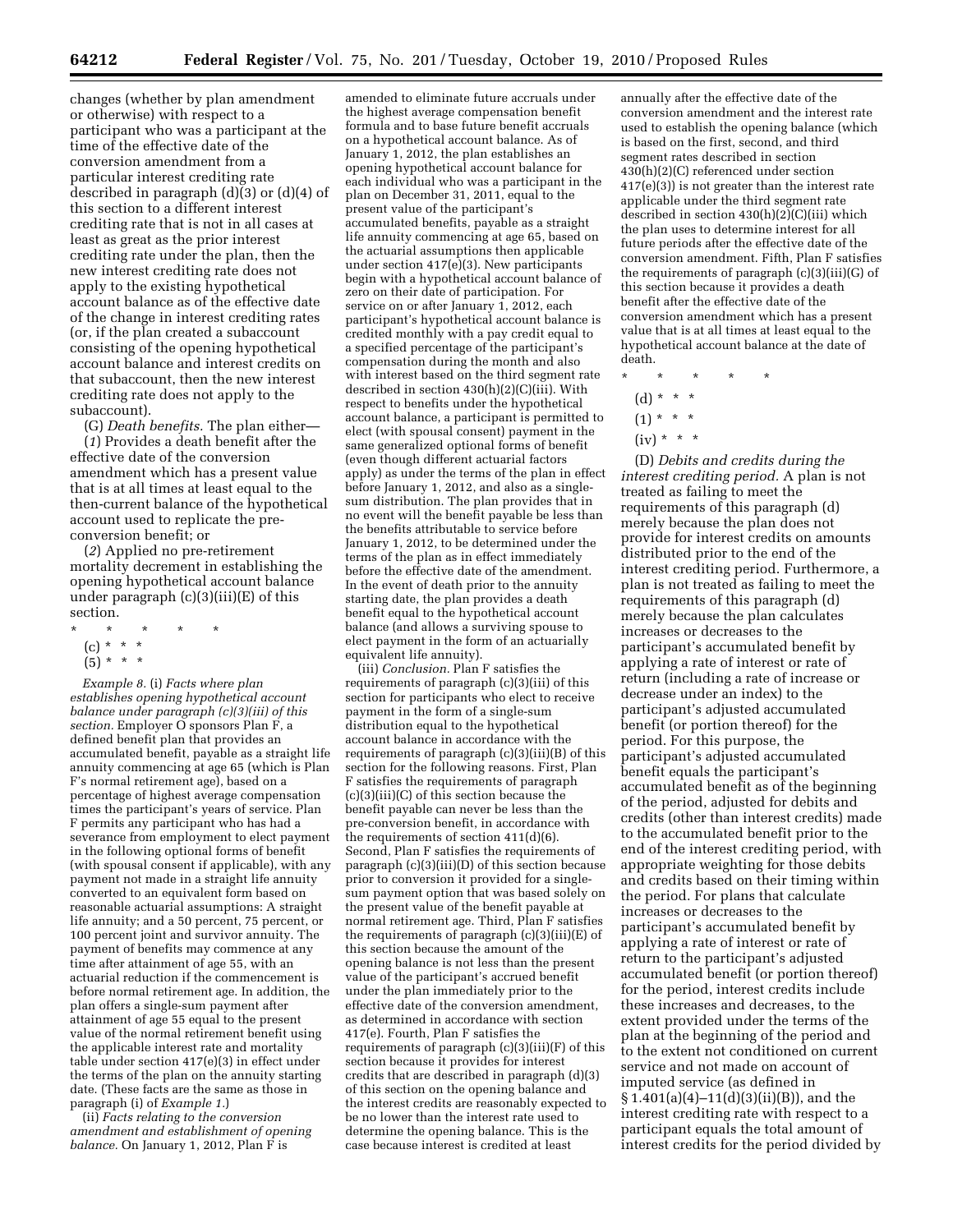the participant's adjusted accumulated benefit for the period.

- \* \* \* \* \*
	- (2) \* \* \*

(ii) *Application to multiple annuity starting dates*—(A) *In general.* Paragraph (d)(2)(i) of this section applies only at an annuity starting date, within the meaning of § 1.401(a)–20, A–10(b), on which a distribution of the participant's entire benefit under the plan's statutory hybrid benefit formula as of that date commences. For a participant who has more than one annuity starting date, paragraph (d)(2)(ii)(B) of this section provides rules for the application of paragraph (d)(2)(i) of this section, taking into account prior distributions. If the comparison under paragraph (d)(2)(ii)(B) of this section results in the sum of principal credits exceeding the sum of the amounts described in paragraphs (d)(2)(ii)(B)(*1*) through (d)(2)(ii)(B)(*3*) of this section, then the participant's benefit to be distributed at the current annuity starting date is increased by an amount equal to the excess.

(B) *Comparison to reflect prior distributions.* For a participant who has more than one annuity starting date, the sum of all principal credits credited to the participant under the plan, as of the current annuity starting date, is compared to the sum of—

(*1*) The participant's benefit as of the current annuity starting date;

(*2*) The amount of the offset to the participant's benefit under the statutory hybrid benefit formula that is attributable to any prior distribution of the participant's benefit under that formula; and

(*3*) The amount of any increase to the participant's benefit as a result of the application of paragraph (d)(2)(i) of this section to a prior distribution.

\* \* \* \* \*  $(4) * * * *$ 

(iv) *Fixed rate of interest.* An annual interest crediting rate equal to a fixed 5 percent is deemed to be not in excess of the interest rate described in paragraph (d)(3) of this section.

- $\star$   $\star$   $\star$
- (5) \* \* \*

(ii) *Actual rate of return on plan assets.* An interest crediting rate equal to the actual rate of return on the aggregate assets of the plan, including both positive returns and negative returns, is not in excess of a market rate of return if the plan's assets are diversified so as to minimize the volatility of returns. This requirement that plan assets be diversified so as to minimize the volatility of returns does not require greater diversification than

is required under section 404(a)(1)(C) of Title I of the Employee Retirement Income Security Act of 1974, Public Law 93–406 (88 Stat. 829 (1974)) with respect to defined benefit pension plans. \* \* \* \* \*

(iv) *Rate of return on certain RICs.* An interest crediting rate is not in excess of a market rate of return if it is equal to the rate of return on a regulated investment company (RIC), as defined in section 851, that is reasonably expected to be not significantly more volatile than the broad United States equities market or a similarly broad international equities market. For example, a RIC that has most of its assets invested in securities of issuers (including other RICs) concentrated in an industry sector or a country other than the United States, that uses leverage, or that has significant investment in derivative financial products, for the purpose of achieving returns that amplify the returns of an unleveraged investment, generally would not meet this requirement. Thus, a RIC that has most of its investments concentrated in the semiconductor industry or that uses leverage in order to provide a rate of return that is twice the rate of return on the Standard & Poor's 500 index (S&P 500) would not meet this requirement. On the other hand, a RIC whose investments track the rate of return on the S&P 500, a broadbased ''small-cap'' index (such as the Russell 2000 index), or a broad-based international equities index would meet this requirement.

\* \* \* \* \*

(6) \* \* \*

(ii) *Annual or more frequent floor applied to bond-based rates.* An interest crediting rate under a plan does not fail to be described in paragraph (d)(3) or (d)(4) of this section for an interest crediting period merely because the plan provides that the interest crediting rate for that interest crediting period equals the greater of—

(A) An interest crediting rate described in paragraph (d)(3) or (d)(4) of this section; and

(B) An annual interest rate of 4 percent (or a pro rata portion of an annual interest rate of 4 percent for plans that provide interest credits more frequently than annually).

(iii) *Cumulative floor applied to equity-based or bond-based rates*—(A) *In general.* A plan that determines interest credits under a statutory hybrid benefit formula using a particular interest crediting rate described in paragraph  $(d)(3)$ ,  $(d)(4)$ , or  $(d)(5)$  of this section (or an interest crediting rate that can never be in excess of a particular

interest crediting rate described in paragraph  $(d)(3)$ ,  $(d)(4)$ , or  $(d)(5)$  of this section) does not provide an effective interest crediting rate in excess of a market rate of return merely because the plan provides that the participant's benefit under the statutory hybrid benefit formula determined as of the participant's annuity starting date is equal to the greater of—

(*1*) The benefit determined using the interest crediting rate; and

(*2*) The benefit determined as if the plan had used a fixed annual interest crediting rate equal to 3 percent (or a lower rate) for all principal credits that are made during the guarantee period (minimum guarantee amount).

(B) *Guarantee period defined.* The guarantee period is the prospective period which begins on the date on which the cumulative floor described in this paragraph (d)(6)(iii) begins to apply to the participant's benefit and which ends on the date on which that cumulative floor ceases to apply to the participant's benefit.

(C) *Application to multiple annuity starting dates.* The determination under paragraph  $(d)(6)(iii)(A)$  of this section is made only at an annuity starting date, within the meaning of § 1.401(a)–20, A– 10(b), on which a distribution of the participant's entire benefit under the plan's statutory hybrid benefit formula as of that date commences. For a participant who has more than one annuity starting date, paragraph (d)(6)(iii)(D) of this section provides rules for the application of paragraph (d)(6)(iii)(A) of this section, taking into account any prior distributions. If the comparison under paragraph  $(d)(6)(iii)(D)$  of this section results in the minimum guarantee amount exceeding the sum of the amounts described in paragraphs (d)(6)(iii)(D)(*1*) through (d)(6)(iii)(D)(*3*) of this section, then the participant's benefit to be distributed at the current annuity starting date is increased by an amount equal to the excess.

(D) *Comparison to reflect prior distributions.* For a participant who has more than one annuity starting date, the minimum guarantee amount (described in paragraph (d)(6)(iii)(A)(*2*) of this section), as of the current annuity starting date, is compared to the sum of—

(*1*) The participant's benefit, as of the current annuity starting date, to which a minimum guaranteed rate described in paragraph (d)(6)(iii)(A)(*2*) of this section applies;

(*2*) The amount of the offset to the participant's benefit under the statutory hybrid benefit formula that is attributable to any prior distribution of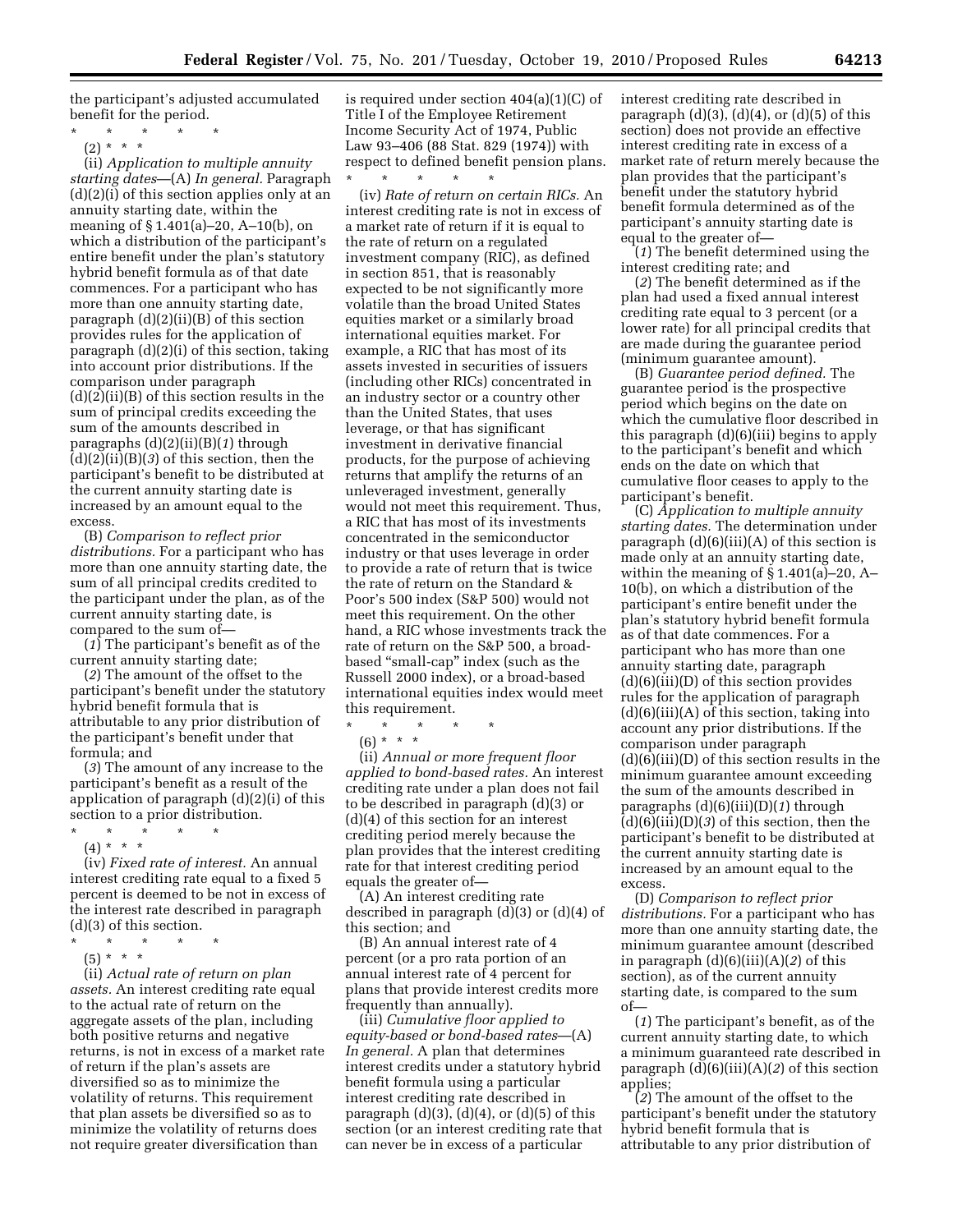the participant's benefit under that formula and to which a minimum guaranteed rate described in paragraph (d)(6)(iii)(A)(*2*) of this section applied, together with interest at that minimum guaranteed rate annually from the prior annuity starting date to the current annuity starting date; and

(*3*) The amount of any increase to the participant's benefit as a result of the application of paragraph (d)(6)(iii)(A) of this section to any prior distribution, together with interest annually at the minimum guaranteed rate that applied to the prior distribution from the prior annuity starting date to the current annuity starting date.

(E) *Application to portion of participant's benefit.* A cumulative floor described in this paragraph (d)(6)(iii) may be applied to a portion of a participant's benefit, provided the requirements of this paragraph (d)(6)(iii) are satisfied with respect to that portion of the benefit. If a cumulative floor described in this paragraph (d)(6)(iii) applies to a portion of a participant's benefit, only the principal credits that are attributable to that portion of the participant's benefit are taken into account in determining the amount of the guarantee described in paragraph  $(d)(6)(iii)(A)(2)$  of this section.

#### \* \* \* \* \*

## (e) \* \* \*

(2) *Plan termination*—(i) *In general*— (A) *Interest crediting rates.* If the interest crediting rate used to determine a participant's accumulated benefit (or a portion thereof) has been a variable rate during the interest crediting periods in the 5-year period ending on the plan termination date (including any case in which the rate was not the same fixed rate during all such periods), then a statutory hybrid plan is treated as meeting the requirements of section  $411(b)(5)(B)(i)$  and paragraph  $(d)(1)$  of this section only if the terms of the plan satisfy the requirements of paragraph (e)(2)(ii) of this section. See regulations of the Pension Benefit Guaranty Corporation for additional rules that apply when a pension plan is terminated.

(B) *Annuity conversion factors.* A statutory hybrid plan is treated as meeting the requirements of section  $411(b)(5)(B)(i)$  and paragraph  $(d)(1)$  of this section only if the terms of the plan provide that the interest rate and mortality table (including tabular adjustment factors) used on and after plan termination for purposes of determining the amount of any benefit under the plan payable in the form of an annuity commencing at or after normal retirement age are the interest rate and

mortality table specified under the plan for that purpose as of the termination date, except that if the interest rate is a variable rate (as described in paragraph (e)(2)(i) of this section), then the interest rate for that purpose is determined pursuant to the rules of paragraph (e)(2)(ii) of this section.

(ii) *Interest crediting rates that are variable*—(A) *General rule.* Subject to the other rules in this paragraph (e)(2), a plan satisfies this paragraph (e)(2)(ii) only if the terms of the plan provide that, on the plan termination date, if the interest crediting rate used to determine a participant's accumulated benefit has been a variable rate as described in paragraph (e)(2)(i) of this section, then the interest crediting rate used to determine the participant's accumulated benefit under the plan after the date of plan termination is equal to the average of the interest crediting rates used under the plan during the 5-year period ending on the plan termination date. For this purpose, an interest crediting rate is used under the plan if the rate applied under the terms of the plan during an interest crediting period for which the interest crediting date is within the 5 year period ending on the plan termination date and the average is determined as the arithmetic average of the rates used, with each rate adjusted to reflect the length of the interest crediting period and the average rate expressed as an annual rate.

(B) *Variable interest crediting rates that are based on interest rates.* With respect to an interest crediting rate that was a variable interest rate described in paragraph (d)(3) or (d)(4) of this section (taking into account the rules of paragraph (d)(6)(ii) of this section), a variable interest rate that can never be in excess of a rate described in paragraph (d)(3) or (d)(4) of this section, or a fixed interest rate that has not been the same rate during the entire 5-year period ending on the plan termination date, the actual interest rate that applied under the plan for the interest crediting period is used for purposes of determining the average interest crediting rate. For this purpose, the rate that applied for the interest crediting period takes into account minimums, maximums, and other reductions that applied in the period, other than cumulative floors under paragraph (d)(6)(iii) of this section.

(C) *Variable interest crediting rates that are other rates of return.* With respect to any interest crediting rate not described in paragraph (e)(2)(ii)(B) of this section (that is, a variable rate described in paragraph (d)(5) of this section), the interest crediting rate that applied for the interest crediting period

for purposes of determining the average interest crediting rate is deemed to be equal to the third segment rate under section  $430(h)(2)(C(iii)$  for the last calendar month ending before the beginning of the interest crediting period, as adjusted to account for any minimums or maximums that applied in the period (other than cumulative floors under paragraph  $(d)(6)(iii)$  of this section), but without regard to other reductions that applied in the period. Thus, for example, if the actual interest crediting rate in an interest crediting period was equal to the rate of return on plan assets, but not greater than 5 percent, then for purposes of determining the plan's average interest crediting rate, the interest crediting rate for that interest crediting period would be deemed to equal the lesser of the applicable third segment rate for the period and 5 percent. However, if the actual interest crediting rate in an interest crediting period was equal to the rate of return on plan assets minus 200 basis points, then for purposes of determining the plan's average interest crediting rate, the interest crediting rate for that interest crediting period would be deemed to equal the third segment rate.

(iii) *Rules of application*—(A) *Section 411(d)(6) protected benefits.* In general, for purposes of determining the average interest crediting rate under paragraph (e)(2)(ii) of this section, the interest crediting rate that applied for each interest crediting period is the ongoing interest crediting rate that was specified under the plan in that period, without regard to any section 411(d)(6) protected benefit using an interest crediting rate that applied under the plan prior to amendment. However, if, at the end of the last interest crediting period prior to plan termination, the participant's accumulated benefit is based on a section 411(d)(6) protected benefit that results from a prior amendment to change the rate of interest crediting applicable under the plan, then, for purposes of determining the average interest crediting rate under paragraph (e)(2)(ii) of this section, the preamendment interest crediting rate is treated as having applied for each interest crediting period after the date of the interest crediting rate change.

(B) *Weighted averages.* If the plan determines the interest credit in any interest crediting period by applying different rates to different predetermined portions of the accumulated benefit under paragraph  $(d)(1)(vii)$  of this section, then, for purposes of determining the average interest crediting rate under paragraph (e)(2)(ii) of this section, the interest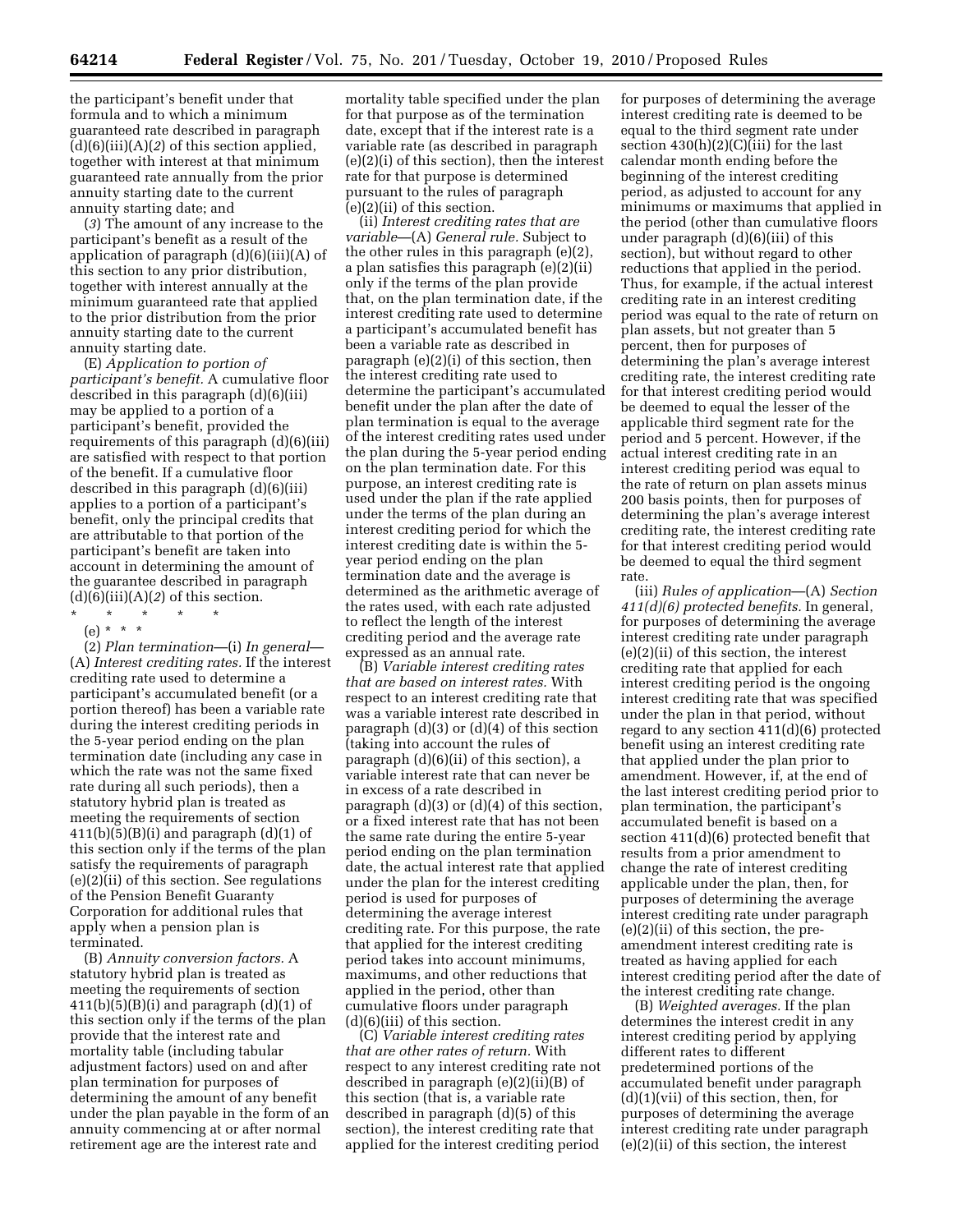crediting rate that applied for the interest crediting period is the weighted average of the relevant interest rates that apply, under the rules of paragraph (e)(2)(ii) of this section, to each portion of the accumulated benefit.

(C) *Participants with less than five years of interest credits upon plan termination.* If the plan provided for interest credits for any interest crediting period in which, pursuant to the terms of the plan, the individual was not eligible to receive interest credits (because the individual was not a participant or beneficiary in the relevant interest crediting period or otherwise), then, for purposes of determining the individual's average interest crediting rate under paragraph (e)(2)(ii) of this section, the individual is treated as though the individual received interest credits in that period using the interest crediting rate that applied in that period under the terms of the plan to a similarly situated participant or beneficiary who was eligible to receive interest credits. However, if, under the terms of the plan, the individual was not eligible to receive any interest credits during the entire 5-year period ending on the plan termination date, then the rules under paragraph (e)(2)(ii) do not apply to determine the individual's benefit after plan termination.

(iv) *Examples.* The following examples illustrate the rules of this paragraph (e)(2). In each case, it is assumed that the plan is terminated in a standard termination.

*Example 1.* (i) *Facts.* Plan A is a defined benefit plan with a calendar plan year that expresses each participant's accumulated benefit in the form of a hypothetical account balance to which principal credits are made at the end of each calendar quarter and to which interest is credited at the end of each calendar quarter based on the balance at the beginning of the quarter. Interest credits under Plan A are based on a rate of interest fixed at the beginning of each plan year equal to the third segment rate for the preceding December, except that the plan used the rate of interest on 30-year Treasury bonds (instead of the third segment rate) for plan years before 2012. The plan is terminated on March 3, 2016. The third segment rate credited under Plan A from January 1, 2012, through December 31, 2015, is assumed to be: 6 percent annually for each of the four quarters in 2015 (1.5 percent quarterly); 6.5 percent annually for each of the four quarters in 2014 (1.625 percent quarterly); 6 percent annually for each of the four quarters in 2013 (1.5 percent quarterly); and 5.5 percent annually for each of the four quarters in 2012 (1.375 percent quarterly). The rate of interest on 30-year Treasury bonds credited under Plan A for each of the four quarters in 2011 is assumed to be 4.4 percent annually (1.1 percent quarterly).

(ii) *Conclusion.* Pursuant to paragraph (e)(2)(ii)(B) of this section, the interest crediting rate used to determine accrued benefits under the plan on and after the date of plan termination is 5.68 percent. This is determined by calculating the average quarterly rate of 1.42 percent (the sum of 1.5 percent times 4, 1.625 times 4, 1.5 times 4, 1.375 times 4, and 1.1 percent times 4, divided by the 20 quarters that end in the 5 year period from March 4, 2011 to March 3, 2016) and multiplying such rate by 4 to determine the average annual rate.

*Example 2. (i) Facts. The facts are the same as Example 1, except that Participant B commenced participation in Plan A on April 17, 2013.* 

(ii) *Conclusion.* Pursuant to paragraph (e)(2)(iii)(C) of this section, the interest crediting rate used to determine Participant B's accrued benefits under Plan A on and after the date of plan termination is 5.68 percent, which is the same rate that would have applied to Participant B if Participant B had participated in the plan during the 5 year period preceding the date of plan termination, as described in *Example 1.* 

*Example 3.* (i) *Facts.* Plan C is a defined benefit plan with a calendar plan year that expresses each participant's accumulated benefit in the form of a hypothetical account balance to which principal credits are made at the end of each calendar year and to which interest is credited at the end of each calendar year based on the balance at the end of the preceding year. The plan is terminated on January 27, 2014. The plan's interest crediting rate for each calendar year during the entire 5-year period ending on the plan termination date is equal to (A) 50 percent of the greater of the rate of interest on 3-month Treasury Bills for the preceding December and an annual rate of 4 percent, plus (B) 50 percent of the rate of return on plan assets. The rate of interest on 3-month Treasury Bills credited under Plan C is assumed to be: 3.4 percent for 2013; 4 percent for 2012; 4.5 percent for 2011; 3.5 percent for 2010; and 4.2 percent for 2009. Each of these rates applied under Plan C for interest credited during this period for purposes of the interest credits described in clause (A) of this paragraph (i), except that the 4 percent minimum rate applied for 2013 and 2010. For purposes of the interest credits described in clause (B) of this paragraph (i), the rate of interest on the third segment rate in the prior years (based on the rate for the preceding December) is assumed to be: 6 percent for 2013; 6.5 percent for 2012; 6 percent for 2011; 5.5 percent for 2010; and 6 percent for 2009.

(ii) *Conclusion.* Pursuant to paragraph (e)(2)(ii) of this section, the interest crediting rate used to determine accrued benefits under the plan on and after the date of plan termination is 5.07 percent. This number is equal to the sum of 50 percent of 4.14 percent (which is the sum of 4 percent, 4 percent, 4.5 percent, 4 percent, and 4.2 percent, divided by 5), and 50 percent of 6 percent (which is the average third segment rate for the 5 interest crediting periods ending within the 5-year period).

*Example 4.* (i) *Facts.* The facts are the same as in *Example 3,* except that the plan had credited interest before January 1, 2012, using the rate of return on a RIC and was amended effective January 1, 2012, to base interest credits for all plan years after 2011 on the interest rate formula described in *Example 3*(i). In order to comply with section 411(d)(6), the plan provides that, for each participant or beneficiary who was a participant on December 31, 2011, the benefits at any date are based on either the ongoing hypothetical account balance on that date (which is based on the December 31, 2011 balance, with interest credited thereafter at the rate described in the first sentence of *Example 3*(i) and taking principal credits after 2011 into account) or a special hypothetical account balance (the pre-2012 balance) on that date, whichever balance is greater. For each participant, the pre-2012 balance is a hypothetical account balance equal to the participant's December 31, 2011, balance, with interest credited thereafter at the RIC rate of return, but with no principal credits after 2011. There are 10 participants for whom his or her pre-2012 balance exceeded his or her ongoing hypothetical account balance at the end of 2013.

(ii) *Conclusion.* Since Plan C credited interest prior to 2012 using the rate of return on a RIC (a rate not described in paragraph (d)(3) or (d)(4) of this section), for purposes of determining the average interest crediting rate upon plan termination, the interest crediting rate used to determine accrued benefits under Plan C for all participants during those periods (for the calendar years 2009, 2010, and 2011) is deemed to be equal to the third segment rate for the preceding December. In addition, since the pre-2012 balances exceeded the ongoing hypothetical account balance for 10 participants in the last interest crediting period prior to plan termination, for purposes of determining the average interest crediting rate upon plan termination, the interest crediting rate used to determine accrued benefits under Plan C for 2012 and 2013 for those participants is deemed to be equal to the third segment rate for the month of December preceding 2012 and the month of December preceding 2013, respectively. For all other participants, for purposes of determining the average interest crediting rate upon plan termination, the interest crediting rate used to determine accrued benefits under Plan C for 2012 and 2013 is based on the ongoing interest crediting rate (the formula described in *Example 3*).

# $(3) * * * *$

(iii) *Coordination of section 411(d)(6) and market rate of return limitation*— (A) *In general.* An amendment to a statutory hybrid plan that preserves a section 411(d)(6) protected benefit is subject to the rules under paragraph (d) of this section relating to market rate of return. However, in the case of an amendment to change a plan's interest crediting rate for periods after the applicable amendment date from one interest crediting rate (the old rate) that satisfies the requirements of paragraph